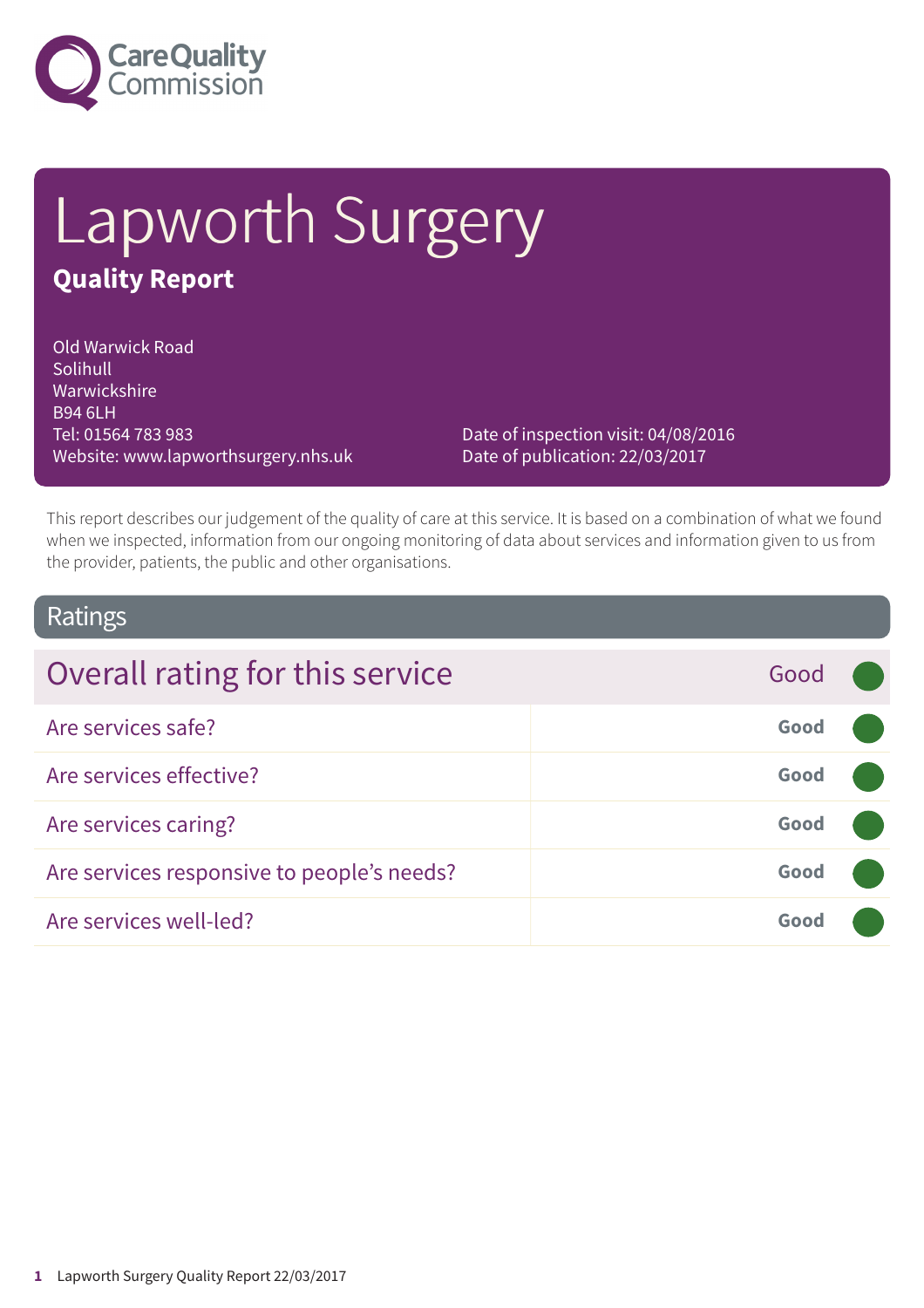### **Contents**

| Summary of this inspection                  | Page           |  |
|---------------------------------------------|----------------|--|
| Overall summary                             | $\overline{2}$ |  |
| The five questions we ask and what we found | $\overline{4}$ |  |
| The six population groups and what we found | $\overline{7}$ |  |
| What people who use the service say         | 11             |  |
| Areas for improvement                       | 11             |  |
| Outstanding practice                        | 11             |  |
| Detailed findings from this inspection      |                |  |
| Our inspection team                         | 12             |  |
| Background to Lapworth Surgery              | 12             |  |
| Why we carried out this inspection          | 12             |  |
| How we carried out this inspection          | 12             |  |

Detailed findings 14

### Overall summary

### **Letter from the Chief Inspector of General Practice**

We carried out an announced comprehensive inspection at Lapworth Surgery on 4 August 2016. Overall the practice is rated as good.

Our key findings across all the areas we inspected were as follows:

- The practice had a practical approach to safety and effective systems for managing incidents and significant events.
- Risks were assessed and measures implemented to protect staff and patients from harm.
	- Staff were suitably skilled to carry out their roles effectively and in line with current evidence based guidance. The practice supported their continued development using a system of appraisal.
- Patients told us that clinical staff listened to them and gave them enough time in consultations. They were informed about their choices and decision making rights, and were able to be involved in their own care and treatment.
- Information for patients about the services available was easy to understand and accessible. Alternative formats such as large print were available for patients to meet their needs.
- Patients told us they were happy with the timely availability of appointments, and were able to see the GP of their choice. Urgent appointments were available on the same day for those who needed them.
- The practice had suitable facilities and was equipped to treat patients with a wide range needs.
- The provider was aware of and complied with the requirements of the duty of candour.
- The practice had a clear leadership structure and staff told us they were supported by management as well as the wider team which was well established with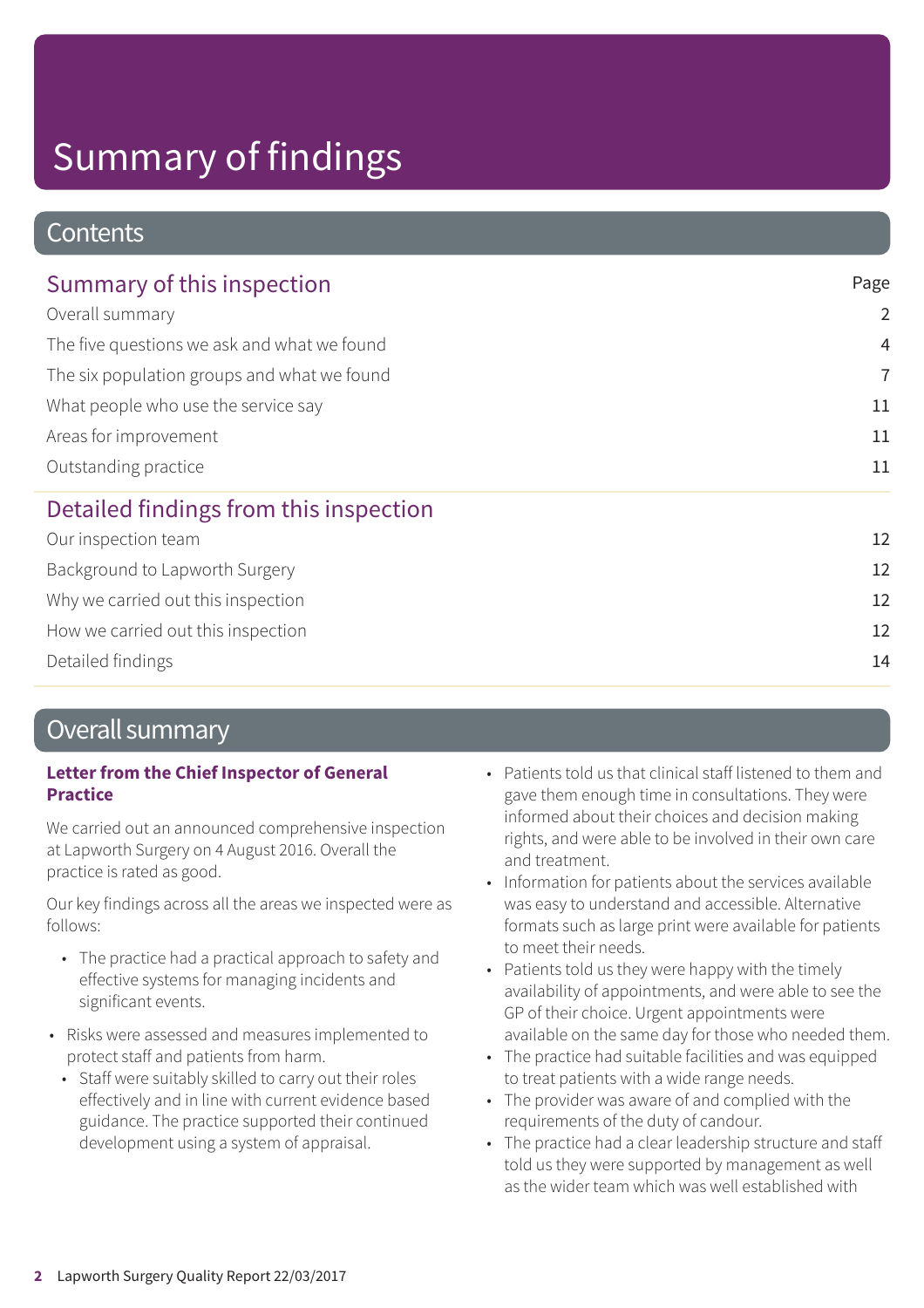many staff members in post for a significant length of time. The practice requested feedback from staff and patients, and was responsive to suggestions for improvement.

- Clinical rooms were kept locked when they were not in use, but staff using these rooms on occasions did not lock doors and remove computer access cards when they left the room unattended for short periods during the day. Paper patient records were stored in cabinets located in area of the building which was kept locked when not in use.
- The practice used the information collected for the Quality and Outcomes Framework (QOF) to monitor its performance. QOF is a system aimed at improving the quality of general practice and rewarding good practice. Results from 2014/15 showed that the practice was performing in line with or higher than both Clinical Commissioning Group (CCG) and national average achievements, and data from 2015/ 16 which has been published since the inspection was similar. The practice had higher than average exception reporting in several areas. Exception reporting is the removal of patients from QOF calculations where, for example, the patients are unable to attend a review meeting or certain medicines cannot be prescribed because of side effects.

We saw one area of outstanding practice:

• Data from the National GP Patient Survey published in July 2016 showed the practice results were significantly higher than local and national averages, indicating a consistently high level of patient satisfaction with all areas of the service.Analysis of the GP Patient Survey results previously published in January 2016 had placed Lapworth Surgery as the second highest achieving practice in England. This strong level of patient engagement and satisfaction was corroborated by a high return rate of positive CQC patient comment cards (58 in total), and the positive comments by patients we spoke with during the inspection.

The areas where the provider should make improvement are:

- Improve the security at the practice in relation to computer access cards when rooms are unoccupied during opening hours.
- Continue to review higher than average exception reporting for heart failure, peripheral arterial disease, and cardiovascular disease to ensure patients are receiving the most appropriate treatment.

**Professor Steve Field (CBE FRCP FFPH FRCGP)** Chief Inspector of General Practice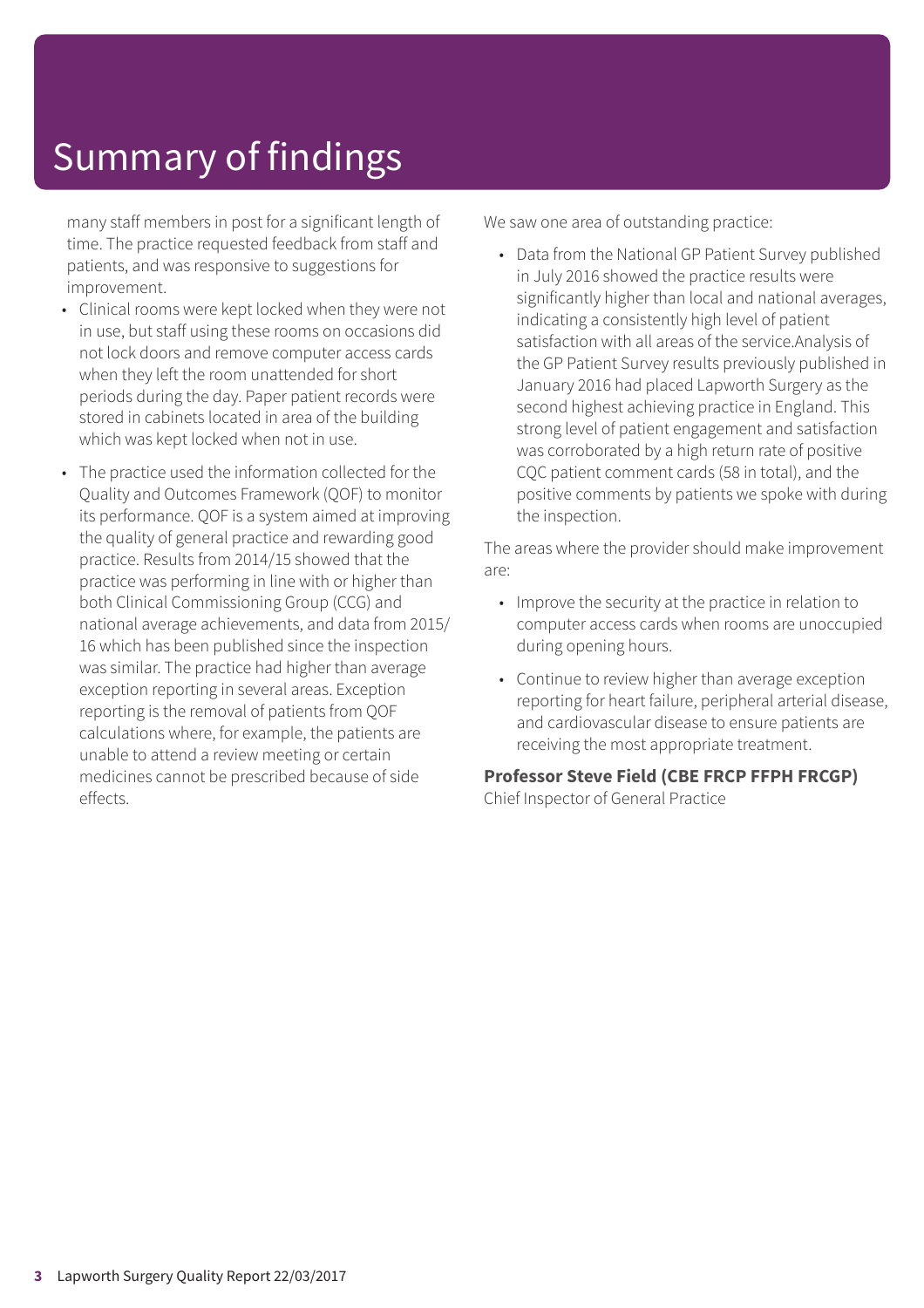### The five questions we ask and what we found

We always ask the following five questions of services.

#### **Ar e services safe ?**

The practic e is rated as good for providing saf e services.

- The practic e had a clear polic y and systems for managing incidents and significant events.
- We reviewed incident reports and summaries of significant events and saw evidence that lessons were shared and action was taken t o improve saf ety in the practice.
- When things went wrong with care and treatment patients were given de tails of the event and received r easonable support , an apology , and wer e informed of any actions the practic e had taken t o pr event the same thing from happening again.
- Effective procedures were used to keep patients safe and saf eguarded from abuse.
- Risks t o patients wer e assessed and well managed.
- There were suitable arrangements in place to respond to emer gencies and major incidents.
- Clinical rooms were kept locked when they were not in use, but staff using these rooms did not lock door s and remove computer ac cess cards when the y left the room unattended for short periods during the day. Paper patient records wer e stored in cabinets located in ar e a of the building which was kept locked when not in use.

#### **Ar e services effective ?**

The practic e is rated as good for providing effective services.

- The practic e used the information collected for the Quality and Outcomes Framework (QOF) to monitor its performance. QOF is a system aimed at improving the quality of general practic e and rewarding good practice. Results from 2014/15 showed that the practic e was performing in line with or higher than both Clinical Commissioning Group (C CG) and national averag e achievements, and dat a from 2015/16 which has been published sinc e the inspection was similar. The practic e had higher than averag e ex ception reporting in several ar eas. Exception reporting is the removal of patients from QOF calculations where, for example, the patients ar e unable t o attend a review meeting or certain medicines cannot be prescribed because of side effects.
- The practice conducted a programme of clinical audit to monitor and improve quality.

**Good –––**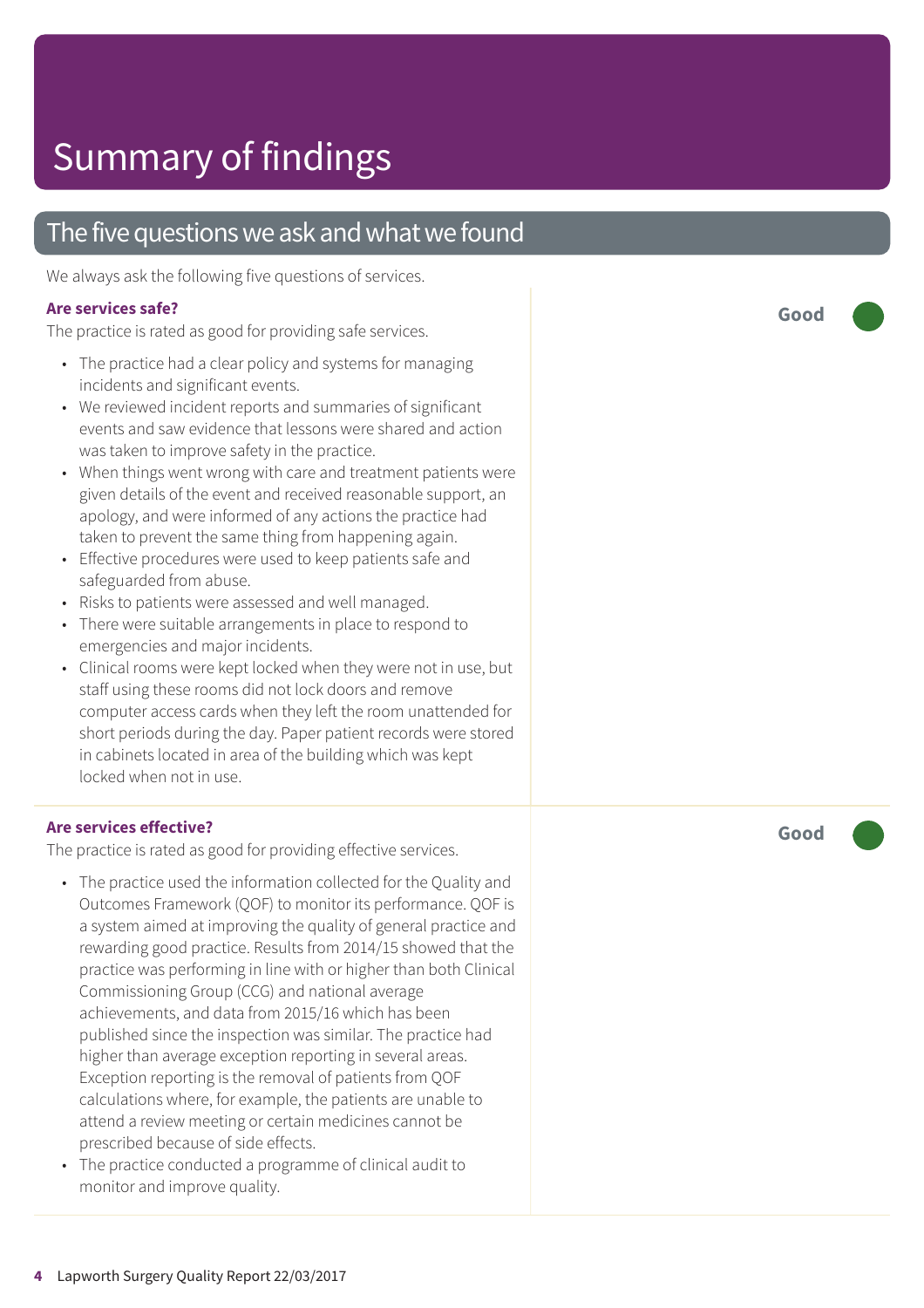- Staff were suitably skilled to carry out their roles effectively and the practice supported their continued development using a system of appraisal.
- Staff liaised with external health and social care professionals to enable them to better tailor patient care.

#### **Are services caring?**

The practice is rated as good for providing caring services.

- Data from the National GP Patient Survey published in July 2016 showed the practice results were significantly higher than local and national averages, indicating a consistently high level of patient satisfaction with all areas of the service. Analysis of the GP Patient Survey results previously published in January 2016 had placed Lapworth Surgery as the second highest achieving in England. This strong level of patient engagement and satisfaction was corroborated by a high return rate of positive CQC patient comment cards, and the positive comments by patients we spoke with during the inspection.
- During the inspection we saw that staff were friendly and considerate of patients. Everyone was observed to be treated with respect.
- Information for patients about the services available was easy to understand and accessible. Alternative formats were available for patients to suit their needs. For example the practice brochure was available in large print.
- To protect patients' right to privacy and dignity the practice had collected information leaflets into a large ring binder folder. Several copies of the folder were available to ensure these were accessible to a number of patients at the same time.
- Patients told us that clinical staff listened to them and gave them enough time in consultations. They were informed about their choices and decision making rights, and were able to be involved in their own care and treatment.

#### **Are services responsive to people's needs?**

The practice is rated as good for providing responsive services.

- The practice analysed the local population and engaged with the NHS England Area Team and Clinical Commissioning Group to meet its needs.
- Patients told us they were satisfied with the timely availability of appointments, and were able to see the GP of their choice.

**Good –––**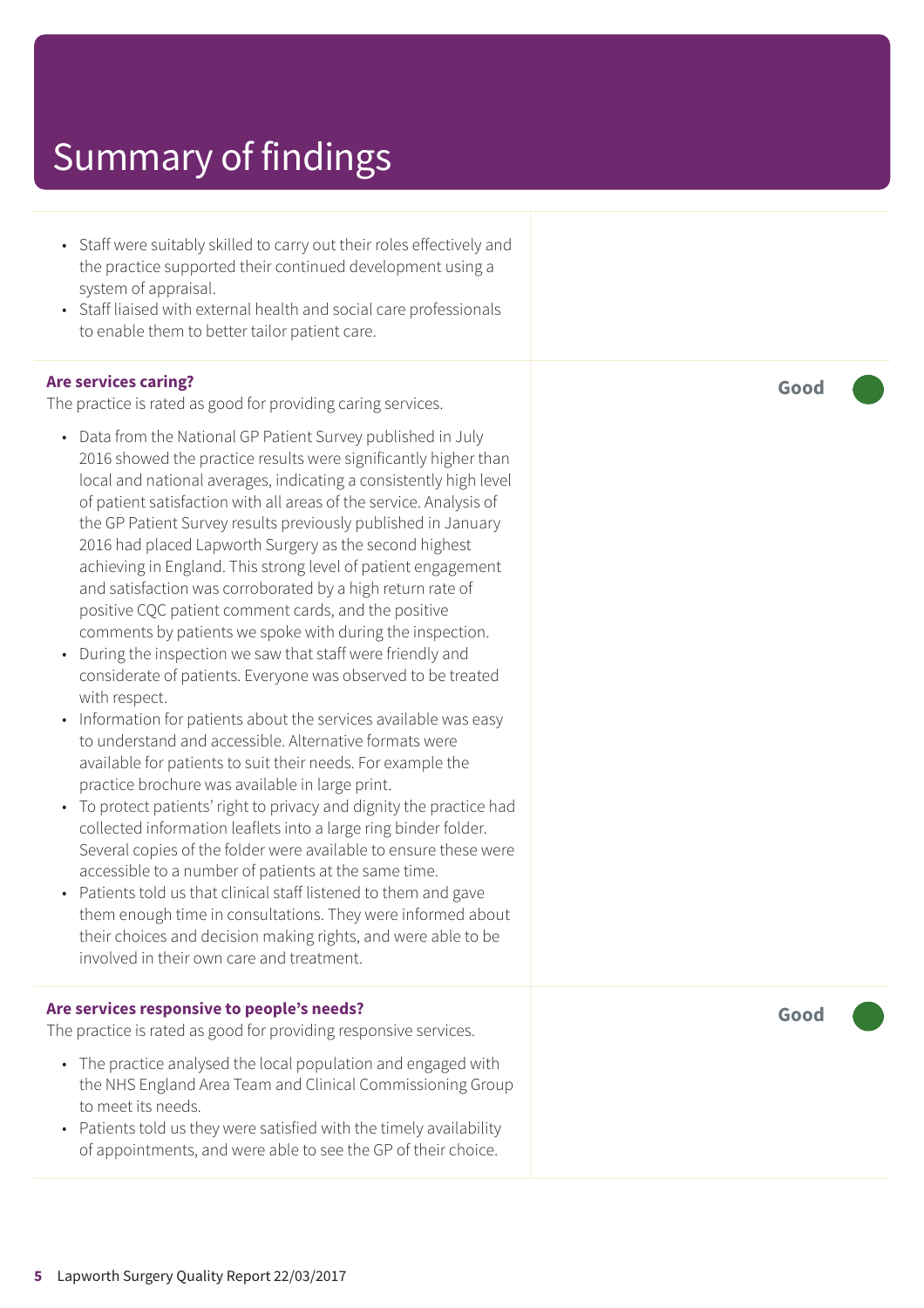Results from the National GP Patient Survey showed that patients' satisfaction with how they could access care and treatment was significantly higher than local and national averages.

- The practice offered reasonable adjustments to assist patients who required them. The premises were equipped with disabled facilities and a hearing loop. Translation services were available to patients who required them.
- Information was readily available to assist patients in understanding the complaints system. The practice had not received any complaints during the previous two years.

#### **Are services well-led?**

The practice is rated as good for being well-led.

- The practice had a clear vision to provide personalised care to each of their patients.. There was an ethos of traditional small community care and family values, and staff we spoke with during the inspection showed an understanding of these aims.
- The staffing structure was clear and staff we spoke with were aware of their own roles and responsibilities and who to report to in a variety of situations. All staff could access practice specific policies conveniently. These were stored on a shared computer drive, and printed copies were kept in folders behind the reception desk.
- The practice used a governance framework which supported the delivery of its strategy and high quality care. This included arrangements to monitor and improve quality and identify risk.
- Systems were in place to ensure the practice complied with the requirements of the duty of candour. The practice had systems in place to ensure that when things went wrong with care and treatment patients affected were offered reasonable support, details to assist them in understanding what had happened, and a verbal and written apology.
- The practice proactively sought feedback from staff and patients. It had an active Patient Participation Group and it was responsive to suggestions for improvements to the service.
- There was a strong focus on continuous learning and improvement at an individual level as well as in terms of wider engagement with research and local initiatives.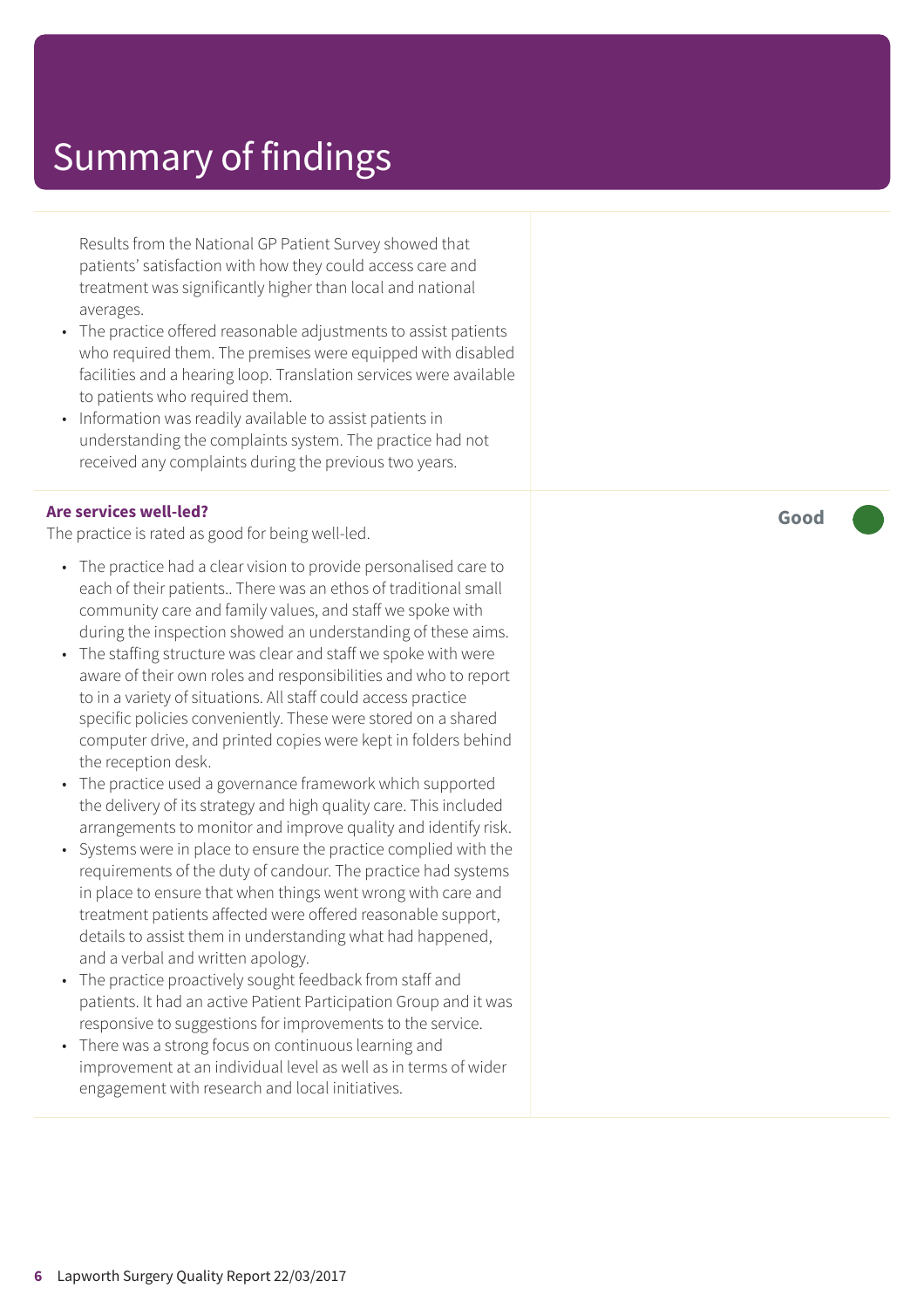### The six population groups and what we found

We always inspect the quality of care for these six population groups.

#### **Older people**

The practice is rated as good for the care of older people.

- The practice had an above average number of patients aged from 75 to 80. The proportion of patients above this age was in line with the national average. The practice provided personalised care to meet the needs of these patients.
- Home visits were available for older patients who had difficulty attending the practice.
- The practice dispensary provided dossette boxes to older patients where appropriate to assist them in taking regular medicines. Members of the reception team who had received a Disclosure and Barring Service check delivered dispensed prescriptions to housebound patients.
- The practice liaised with Age UK and local healthcare teams to assess and monitor the needs of older patients.
- An over 75s health check was offered to help the practice identify any changes in the physical or mental health of older patients and the support needed.
- Older patients were invited to receive vaccinations to protect them against illnesses such as flu and shingles.
- A number of clinics were offered at the practice to accommodate patients who found it difficult to travel to other services to receive these. For example, phlebotomy and wart clinics.

#### **People with long term conditions**

The practice is rated as good for the care of people with long-term conditions.

- The practice maintained registers of patients with long-term conditions and used these to monitor their health and ensure they were offered appropriate services. For example, the practice offered review appointments and the flu vaccination to such patients annually.
- The practice nursing team had lead roles in chronic disease management such as diabetic care.
- Performance for diabetes related indicators was higher than local and national averages. 90% of patients with diabetes' last blood pressure reading within an acceptable range which was

**Good –––**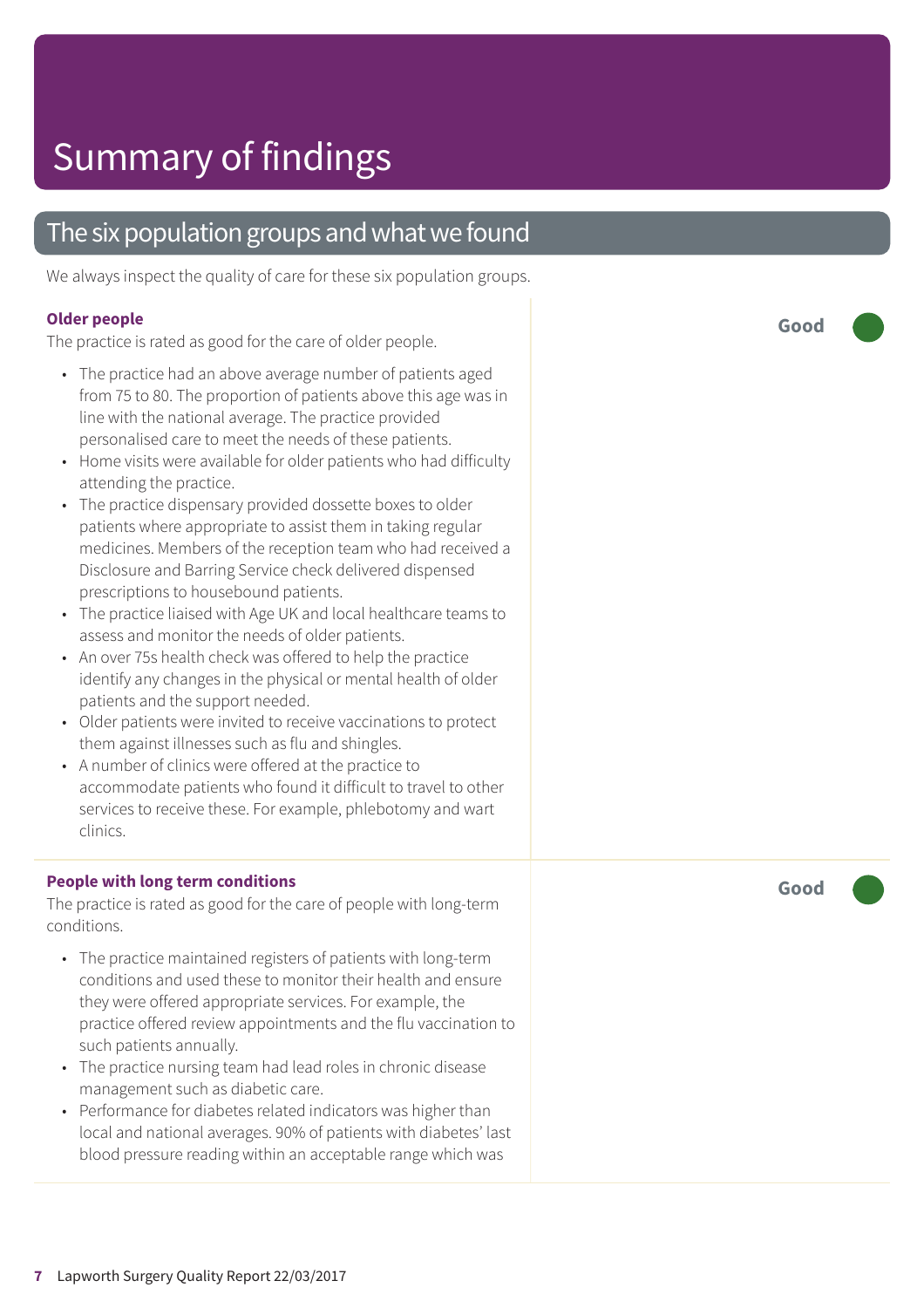in line with the CCG and national averages of 81% and 78%. 100% of patients on the register had had a foot examination and risk classification in the previous 12 months, in between the CCG average of 92% and the national average of 88%.

- Longer appointments and home visits were available when needed.
- Patients with long-term conditions had a named GP. Clinical staff engaged with relevant health and care professionals to deliver a multidisciplinary package of care.
- GPs made themselves available for home visits to patients nearing the end of life outside of working hours and during the night, as they wanted to offer personalised continuous care to patients in these circumstances.

#### **Families, children and young people**

The practice is rated as good for the care of families, children and young people.

- Clinical staff showed a clear understanding of a patient's ability to consent if they were under the age of 16.
- Appointments with GPs and the practice nurse were available outside of school hours and during extended hour's appointments until 7pm on Monday and Wednesday evenings.
- There were children's toys available in the waiting area, and the premises were suitable for children and babies.
- Childhood immunisation rates for the vaccinations given were comparable to CCG averages. For example, childhood immunisation rates for the vaccinations given to under two year olds ranged from 82% to 96%, which was comparable to the CCG average of 84% to 99% and five year olds from 91% to 100%, which was comparable to the CCG average of 93% to 98%.
- The practice worked with midwives, health visitors and school nurses. One of the GPs was the practice's safeguarding lead who engaged with local health visitors, and staff were trained to the appropriate child safeguarding level.
- Children could access appointments on the same day.

#### **Working age people (including those recently retired and students)**

The practice is rated as good for the care of working-age people (including those recently retired and students).

• The practice offered extended hours appointments until 7pm on Monday and Wednesday evenings for patients who could not attend during normal opening hours.

**Good –––**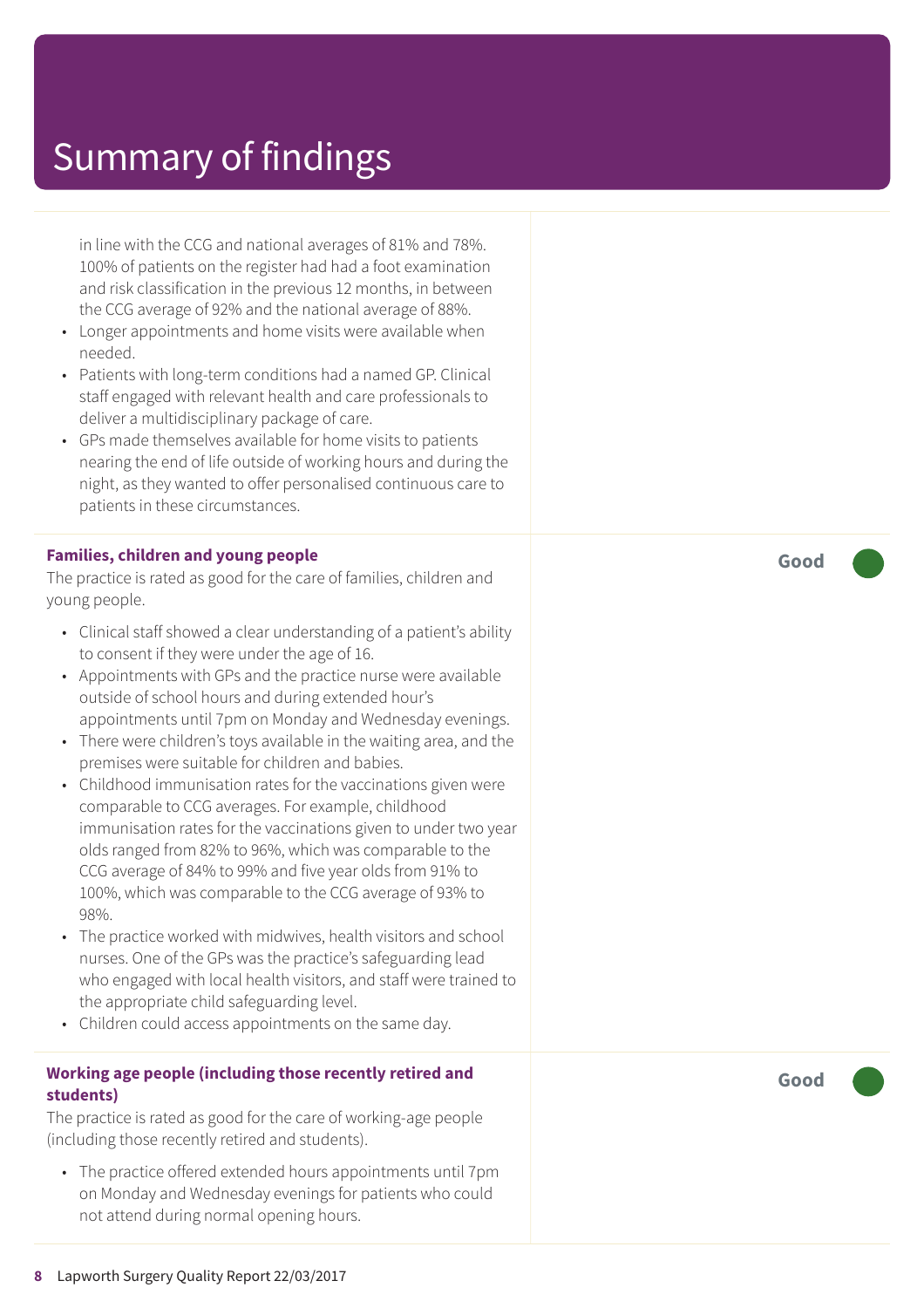- Patients could access telephone consultations, and these were made available outside usual hours to accommodate working people if requested.
- Flu vaccination clinics were held on two Saturday mornings in the autumn to enable those who worked during usual hours to attend.
- The practice was proactive in offering online services such as repeat prescription ordering.
- A full range of health promotion and screening was available, including NHS health checks for those aged 40 to 74.
- Non-NHS examinations, such as insurance medicals, were available outside of opening hours by request.

#### **People whose circumstances may make them vulnerable**

The practice is rated as good for the care of people whose circumstances may make them vulnerable.

- The practice often provided care to patients travelling through the area on narrowboats who had no fixed abode or were away from home. The practice registered these people as temporary patients. There were no homeless patients registered at the time of the inspection, but it was the practice's policy to register and treat people from this group.
- There were no patients with a learning disability over the age of 18 registered with the practice, but staff explained that they were able to facilitate these patients and had training and protocols in place to do so.
- There was a system for highlighting vulnerable patients on records, such as those recently bereaved or with a history of domestic violence.
- Longer appointments were available to patients in vulnerable circumstances.
- The practice worked with other health care professionals in the case management of vulnerable patients.
- Staff signposted relevant services and support groups to vulnerable people.
- All staff we spoke to during the inspection knew how to recognise signs of abuse in vulnerable adults and children and how to escalate concerns.
- The practice had identified patients who were carers and directed them to support available.

#### **People experiencing poor mental health (including people with dementia)**

The practice is rated as good for the care of people experiencing poor mental health (including people with dementia).

**Good –––**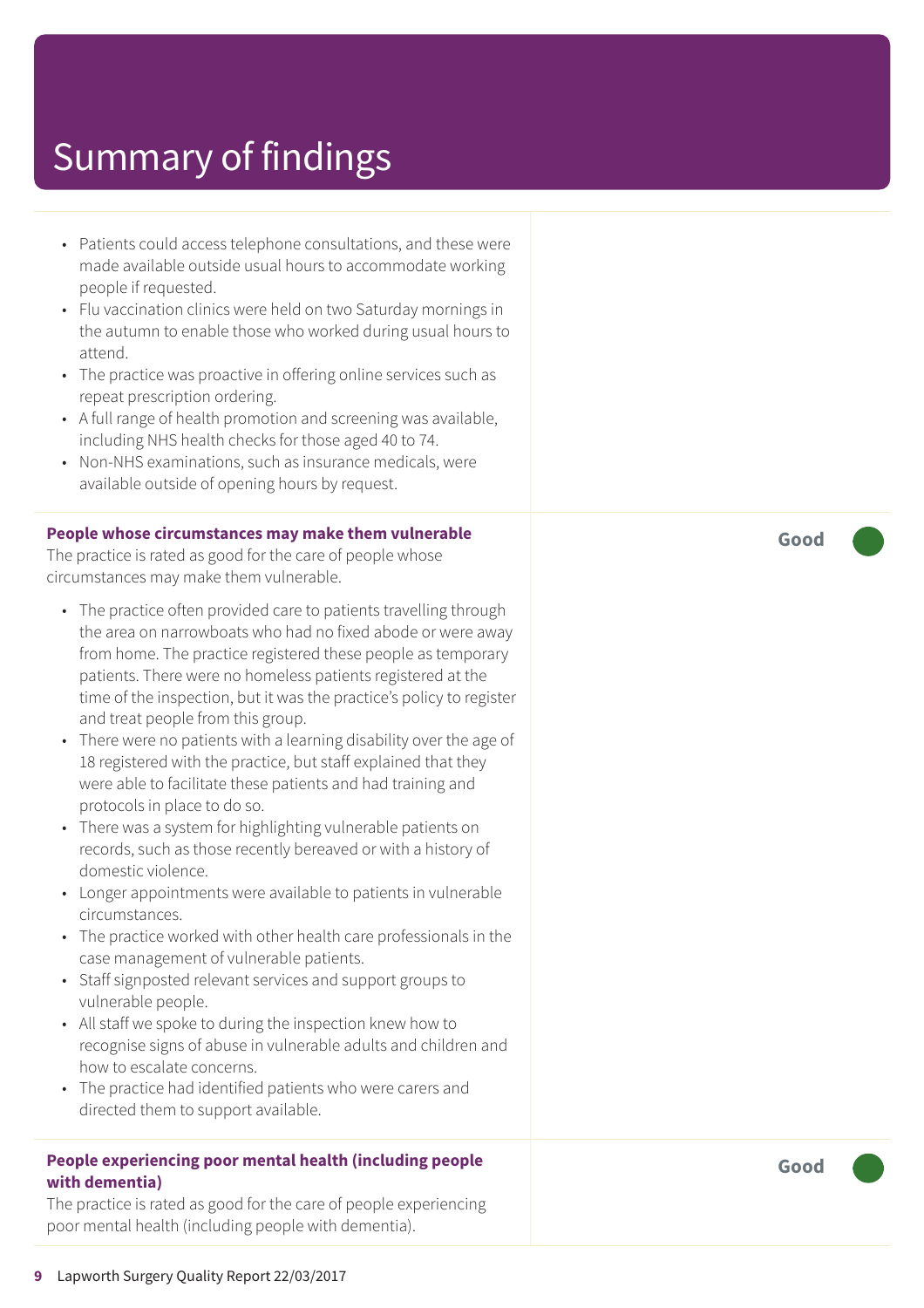- Performance for mental health related indicators was similar to CCG and national averages. For example, 100% of patients experiencing poor mental health had a comprehensive agreed care plan documented within the last 12 months. This was higher than the CCG average of 93% and the national average of 88%.
- 80% of patients diagnosed with dementia had a face to face care review in the past 12 months, compared with an average 85% in the CCG area and 84% nationally.
- All staff at the practice had completed Mental Capacity Act and Deprivation of Liberty Safeguards training within the year prior to the inspection.
- The practice maintained a register of patients with mental health problems and used this to monitor their wellbeing. Patients on the register were offered longer appointments or appointments at the end of surgery so that additional time could be allowed.
- The practice liaised with multi-disciplinary teams in the management of patients experiencing poor mental health and we saw that care plans were in place for those with dementia.
- Information about how to access various support groups and voluntary organisations was available to patients experiencing poor mental health.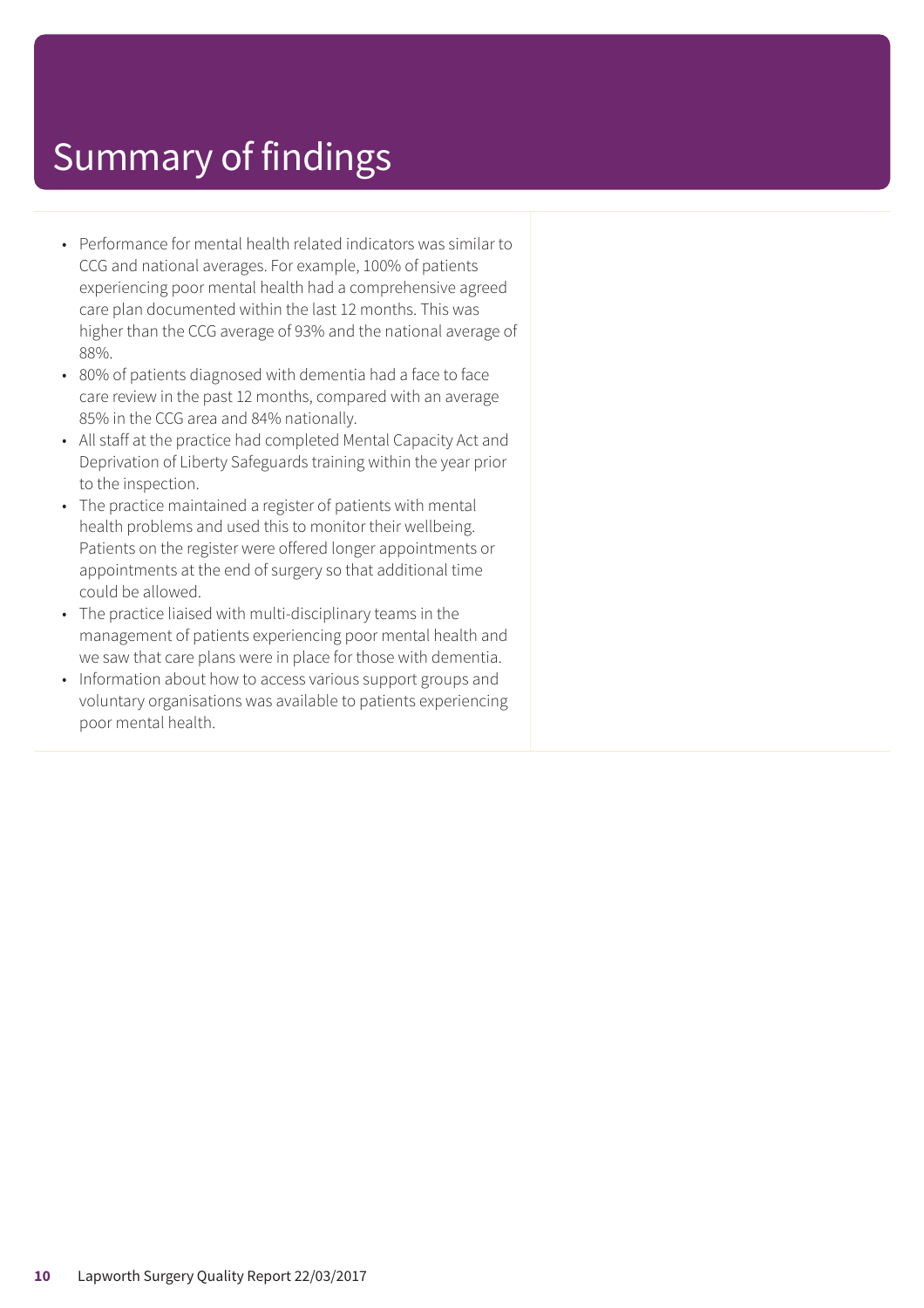### What people who use the service say

The National GP Patient Survey results were published on 7 July 2016. The results showed the practice was performing higher than local and national averages. 211 survey forms were distributed and 119 were returned. This represented a 56% completion rate and 5% of the practice's patient list.

- 100% of patients found it easy to get through to this practice by phone compared to the CCG average of 78% and the national average of 73%.
- 100% of patients were able to get an appointment to see or speak to someone the last time they tried compared to the CCG average of 91% and the national average of 85%.
- 100% of patients described the overall experience of this GP practice as good compared to the CCG average of 90% and the national average of 85%.

• 99% of patients said they would recommend this GP practice to someone who has just moved to the local area compared to the CCG average of 85% and the national average of 78%.

As part of our inspection we also asked for CQC comment cards to be completed by patients prior to our inspection. We received 58 comment cards which were all positive about the standard of care received. On a number of the cards patients stated that they had received exceptional care, felt confident of GPs' knowledge and considered themselves lucky to have such a reliable practice available to them.

We spoke with four patients during the inspection. All four patients answered our questions positively and said they found staff caring and felt they were treated with dignity and respect.

### Areas for improvement

#### **Action the service SHOULD take to improve**

- Improve the security at the practice in relation to computer access cards when rooms are unoccupied during opening hours.
- Continue to review higher than average exception reporting for heart failure, peripheral arterial disease, and cardiovascular disease to ensure patients are receiving the most appropriate treatment.

### **Outstanding practice**

Data from the National GP Patient Survey published in July 2016 showed the practice results were significantly higher than local and national averages, indicating a consistently high level of patient satisfaction with all areas of the service. Analysis of the GP Patient Survey results previously published in January 2016 had placed Lapworth Surgery as the second highest achieving practice in England. This strong level of patient engagement and satisfaction was corroborated by a high return rate of positive CQC patient comment cards (58 in total), and the positive comments by patients we spoke with during the inspection.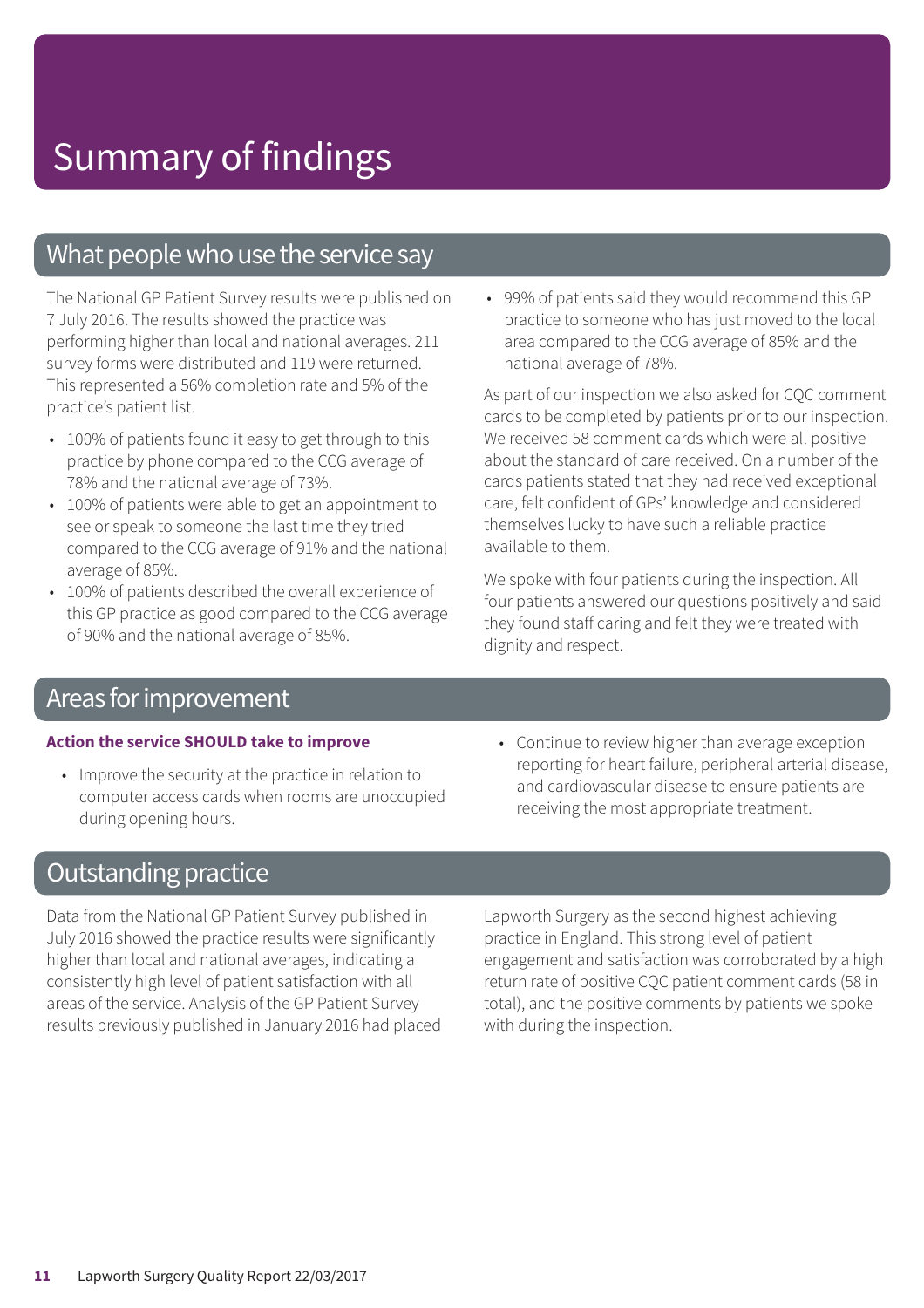

# Lapworth Surgery **Detailed findings**

### Our inspection team

### **Our inspection team was led by:**

Our inspection team was led by a CQC Lead Inspector. The team included a GP specialist advisor and a practice manager specialist advisor.

### **Background to Lapworth Surgery**

Lapworth Surgery serves the rural villages of Lapworth, Rowington, Baddesley Clinton and Shrewley in Warwickshire. It operates under a General Medical Services (GMS) contract with NHS England. A GMS contract is one type of contract between general practices and NHS England for delivering primary care services to local communities. The practice's current premises were purpose built in 1991 and the current GP partnership has been in place since 2008. Parking and facilities for the disabled are available.

Lapworth Surgery has a patient list of 2,556. The majority of the patient list is aged between 45 and 80, with a below average number of young families. Levels of deprivation in the area are low. The practice has expanded its contractual obligations to provide enhanced services to patients. An enhanced service is above the contractual requirement of the practice and is commissioned to improve the range of services available to patients. Enhanced services offered by the practice include for example minor surgery, extended hours access and facilitating timely diagnosis and support for people with dementia.

The clinical team comprises one male and one female GP partners, a specialist nurse practitioner, a health care assistant and a phlebotomist. The team is supported by a practice manager, a dispenser, a secretary and dispensary assistant, and a team of five reception staff.

The practice's reception and dispensary operate from 8.30am and 6.30pm on Monday, Wednesday and Friday, and from 8.30am to 4.30pm on Tuesdays and Thursdays. The reception and dispensary close daily between 1pm and 2pm. Appointments are available at a variety of times during opening hours. Additional appointments are offered during extended hours until 7pm on Monday and Wednesday.

When the practice is closed for periods between the hours of 8am and 6.30pm, the phone system alerts the duty GP of any urgent calls via a pager. There are further arrangements in place to direct patients to the NHS 111 out-of-hours service between 6.30pm and 8am.

### Why we carried out this inspection

We carried out a comprehensive inspection of this service under Section 60 of the Health and Social Care Act 2008 as part of our regulatory functions. The inspection was planned to check whether the provider is meeting the legal requirements and regulations associated with the Health and Social Care Act 2008, to look at the overall quality of the service, and to provide a rating for the service under the Care Act 2014.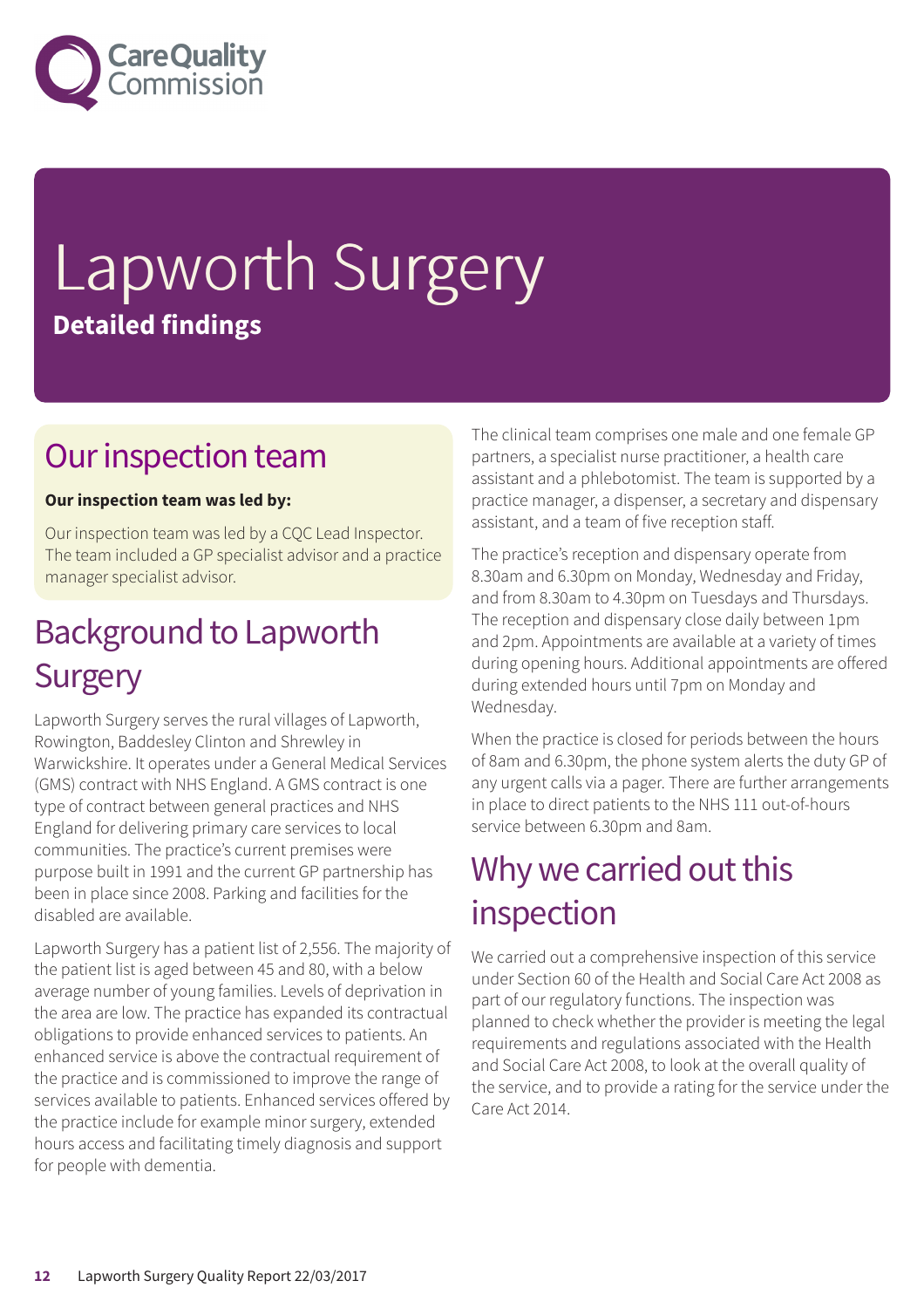# Detailed findings

### How we carried out this inspection

In preparation for our visit we reviewed a range of information about the practice and asked other organisations to share information they held with us. We then carried out an announced visit on 4 August 2016. During our visit we:

- Interviewed a number of staff who were present on the day including GPs, nurses, dispensary staff, reception and administrative staff and the practice manager.
- Spoke with patients who were using the service that day.
- Observed staff interactions with each other and with patients.
- Reviewed comment cards where patients and members of the public shared their views and experiences of the service.

To get to the heart of patients' experiences of care and treatment, we always ask the following five questions:

- Is it safe?
- Is it effective?
- Is it caring?
- Is it responsive to people's needs?
- Is it well-led?

We also looked at how well services were provided for specific groups of people and what good care looked like for them. The population groups are:

- Older people
- People with long-term conditions
- Families, children and young people
- Working age people (including those recently retired and students)
- People whose circumstances may make them vulnerable
- People experiencing poor mental health (including people with dementia).

Please note that when referring to information throughout this report, for example any reference to the Quality and Outcomes Framework data, this relates to the most recent information available to the CQC at that time.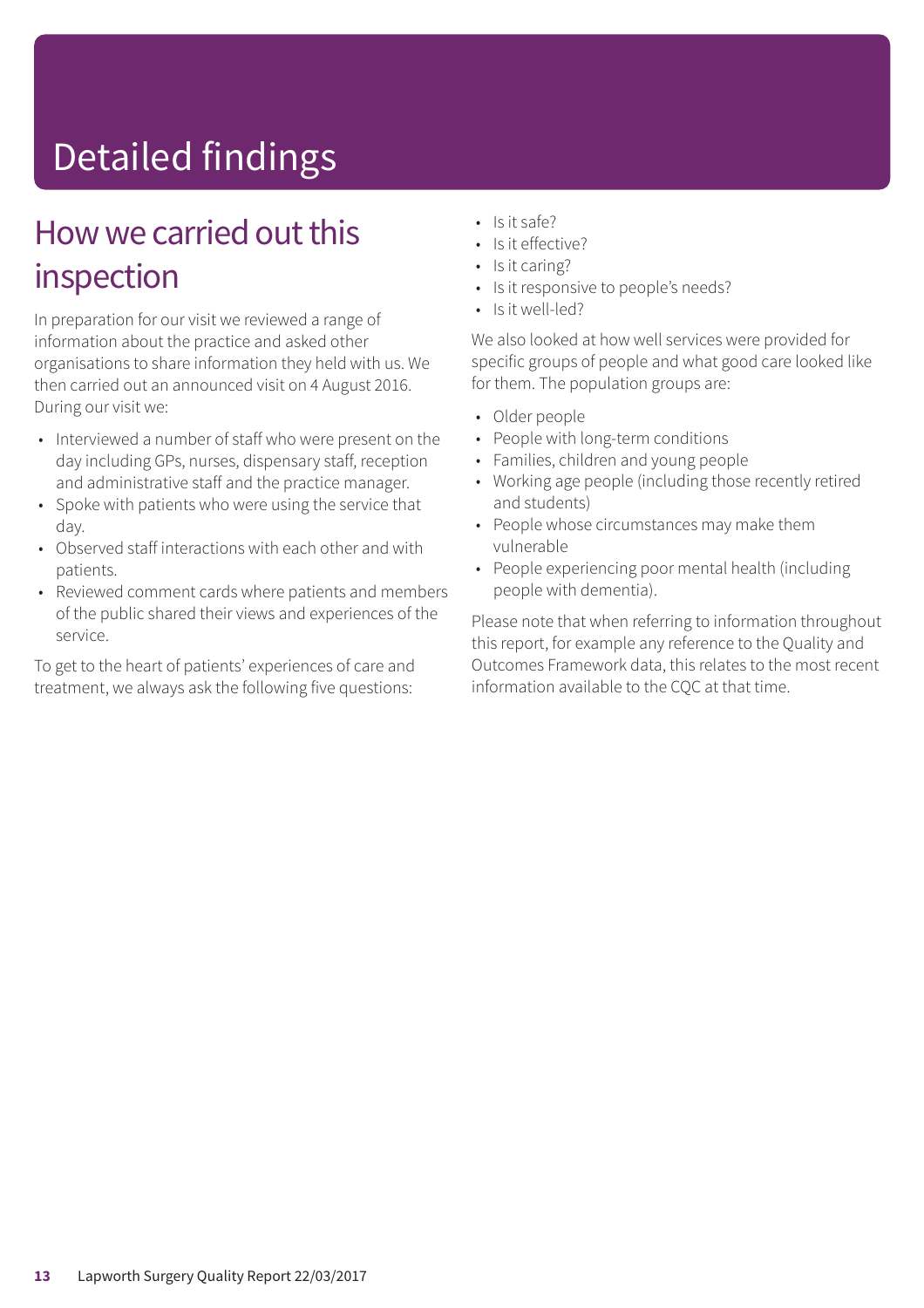# Are services safe?

### **Our findings**

### **Safe track record and learning**

The practice used an effective system in place for reporting and recording significant events.

- The practice had a clear policy for incident reporting which staff could access. Staff told us they would inform the practice manager of any incidents, or the GP partners if the practice manager was unavailable. There was an incident recording book which all staff had access to and this was used to log details of any minor incidents and handover information. There was also an incident recording form available on the practice's computer system for significant events. The incident recording form supported the recording of notifiable incidents under the duty of candour. The duty of candour is a set of specific legal requirements that providers of services must follow when things go wrong with care and treatment.
- The GP partners told us that when things went wrong with care and treatment patients were given details of the event and received reasonable support, an apology, and were informed of any actions the practice had taken to prevent the same thing from happening again. The GP partners said they initially contacted patients by phone following an incident to discuss this and apologise, and would then send a written apology if appropriate.
- The practice held staff meetings twice per month during which learning from incidents was discussed. We saw meeting minutes which confirmed this.

The practice had recorded 13 significant events in the previous 12 months. We reviewed incident reports and summaries of significant events and saw evidence that lessons were shared and action was taken to improve safety in the practice. For example, after a clinical error resulted in a patient test result being incorrectly managed, the patient received an apology and an explanation of the circumstances. The clinician involved attended a meeting where their competence in dealing with the issue was assessed and verified. Measures were put in place to monitor this area at intervals to ensure any further errors would be identified in a reasonable timeframe.

The practice received safety alerts issued by external agencies, for example from MHRA (Medicines and

Healthcare products Regulatory Agency). These were received by the practice manager who circulated these to the relevant staff members and maintained a file of printed alerts which was kept in the dispensary. Alerts were discussed at clinical meetings to ensure appropriate action was taken as a result. We checked three previous alerts and confirmed that the practice had reviewed patients prescribed the relevant medicines and taken action to change these prescriptions where necessary as a result.

#### **Overview of safety systems and processes**

The practice had clearly defined and embedded systems, processes and practices in place to keep patients safe and safeguarded from abuse, which included:

- The practice had made arrangements for safeguarding children and vulnerable adults from abuse. Staff had access to safeguarding policies on the practice computer system, and printed copies were additionally kept behind reception. Child protection flowcharts were also displayed in staff areas of the building, to direct staff in how to take action and who to contact if they had any concerns. The measures in place reflected relevant legislation and local requirements. One of the GPs was the lead member of staff for safeguarding. The GPs attended safeguarding meetings when relevant and provided reports for other agencies where these were required. All staff had received training on safeguarding children and vulnerable adults relevant to their role, and those we spoke with during the inspection understood their responsibilities. The GPs were trained to child protection or child safeguarding level three and all other staff to level two.
- There was a notice in the waiting room which advised patients of the practice's chaperone system. There was a preference to use the practice nurse or healthcare assistant, but if neither was available reception and administrative staff acted as chaperones. All staff who acted as chaperones were trained for the role and had received a Disclosure and Barring Service (DBS) check. DBS checks identify whether a person has a criminal record or is on an official list of people barred from working in roles where they may have contact with children or adults who may be vulnerable.
- We observed that suitable cleanliness and hygiene standards had been maintained at the practice premises. The practice nurse was the infection control lead who liaised with the local infection prevention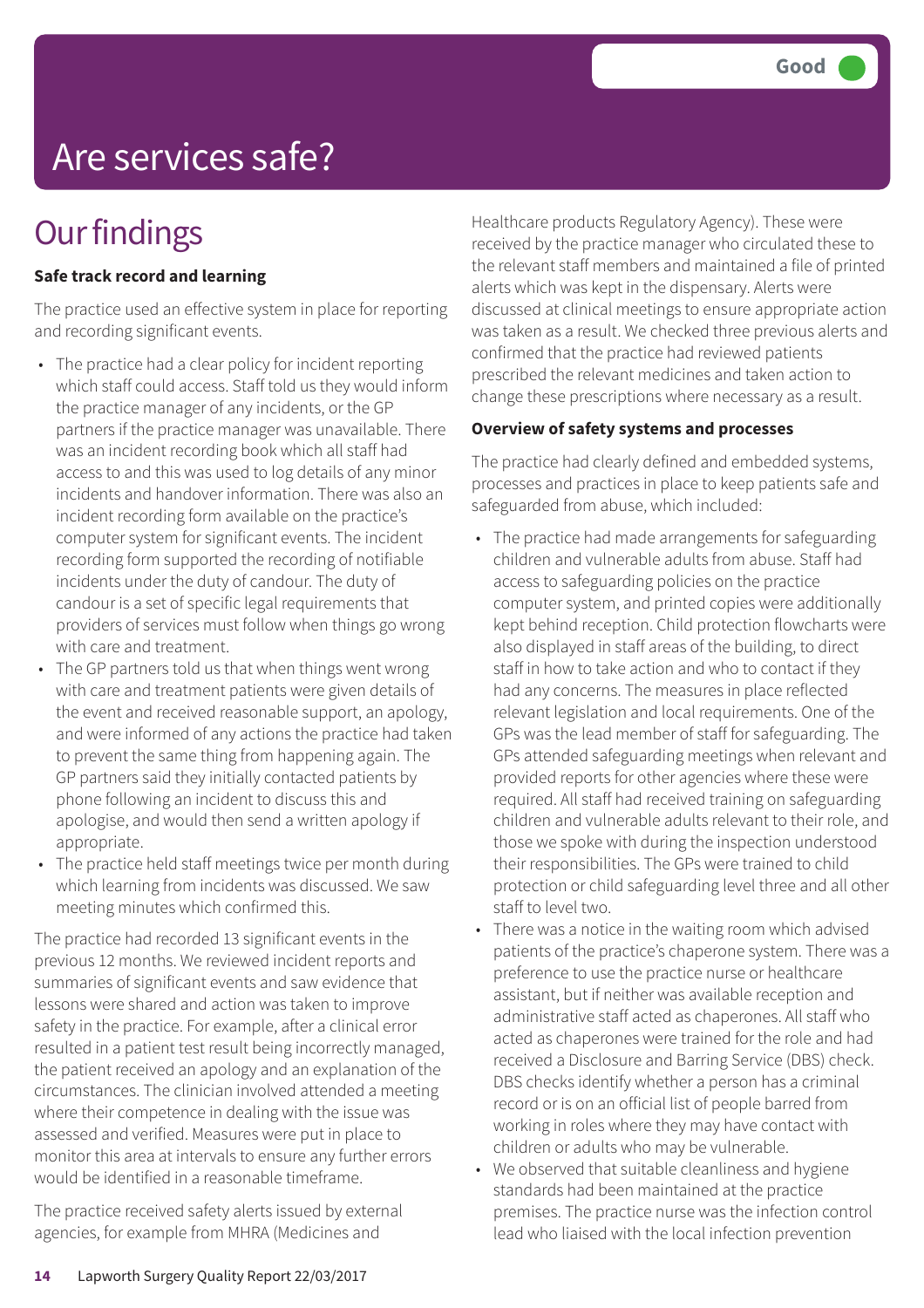### Are services safe?

teams to keep up to date with best practice. We reviewed the most recent infection control audit dated 24 June 2016 which showed that areas for improvement had been identified and acted upon. For example open top waste bins had been removed in favour of pedal operated bins. All staff had received infection control training within the previous year.

- The systems in place for dealing with repeat prescriptions and monitoring the use of high risk medicines kept patients safe. GPs monitored the use of prescription pads and printer forms, and these were stored securely. The practice carried out medicines audits to ensure prescribing was in line with best practice guidelines for safe prescribing.
- Clinical rooms were kept locked when they were not in use, but staff using these rooms did not lock doors and remove computer access cards when they left the room unattended for short periods during the day. Paper patient records were stored in cabinets located in area of the building which was kept locked when not in use.
- Cold storage medicines such as vaccines were securely stored. There was a system in place to monitor fridge temperatures and take action if these deviated from the recommended range.
- The practice nurse was a qualified Independent Prescriber and could therefore prescribe medicines for specific clinical conditions. For example she had also undergone training in for INR testing to monitor patients prescribed anticoagulants. Anticoagulants are medicines that help to prevent blood clots, and INR testing measures how long the blood takes to clot. She received support and supervision from the GPs for this extended role. The practice used Patient Group Directions to allow the practice nurse to administer medicines in line with legislation. The healthcare assistant was trained to administer vaccines and medicines against a patient specific prescription or direction from a prescriber.
- The two GP partners shared responsibility for providing leadership of the dispensary, as at times there was only one GP in the building. One of the partners was the lead for medicines management. The members of staff involved in dispensing medicines had received relevant up to date training to a standard relevant for their role. The lead dispenser was trained to NVQ level three as a dispensing technician, and the healthcare assistant had completed an NVQ level two course in dispensing. The lead dispenser was able to demonstrate how they

stayed up to date with continuing professional development and training. Any medicines incidents or 'near misses' were recorded and systems were in place to monitor the quality of the dispensing process. Dispensary staff showed us recently updated standard operating procedures (SOPs) which covered all aspects of the dispensing process. SOPs are written instructions about how to safely dispense medicines.

- The practice held stocks of controlled drugs (medicines that require extra checks and special storage because of their potential misuse) and had procedures in place to manage them safely. There were arrangements in place for monthly stock checks by the lead GP for controlled drugs and the surgery held appropriate equipment for the destruction of these medicines when necessary.
- During the inspection we reviewed five personnel files. The documentation verified that appropriate recruitment checks had been undertaken prior to employment. For example, proof of identity, references, qualifications, registration with the appropriate professional body and the appropriate DBS checks.

#### **Monitoring risks to patients**

Risks to patients were assessed and well managed.

- The practice used procedures to monitor and manage risks to staff and patients. The last health and safety risk assessment of the premises was dated July 2016. Fire risk assessments were also up to date and the practice conducted annual fire drills and weekly fire alarm tests. All the practice's electrical equipment had been recently tested by an electrician to ensure it was safe to use. Clinical equipment was calibrated by a specialised company annually to ensure it was working properly. The safety of the premises was monitored using a number of risk assessments including infection control, substances hazardous to health and legionella. Legionella is a term for a particular bacterium which can contaminate water systems in buildings.
- The practice manager was responsible for ensuring the number and skill mix of staff on duty each day adequately met the needs of patients. This was managed using a staff rota and by coordinating annual leave within teams. Due to the small size of the practice team, all non-clinical staff were multi-skilled in the reception and administrative roles. Members of the reception team were also trained in phlebotomy and in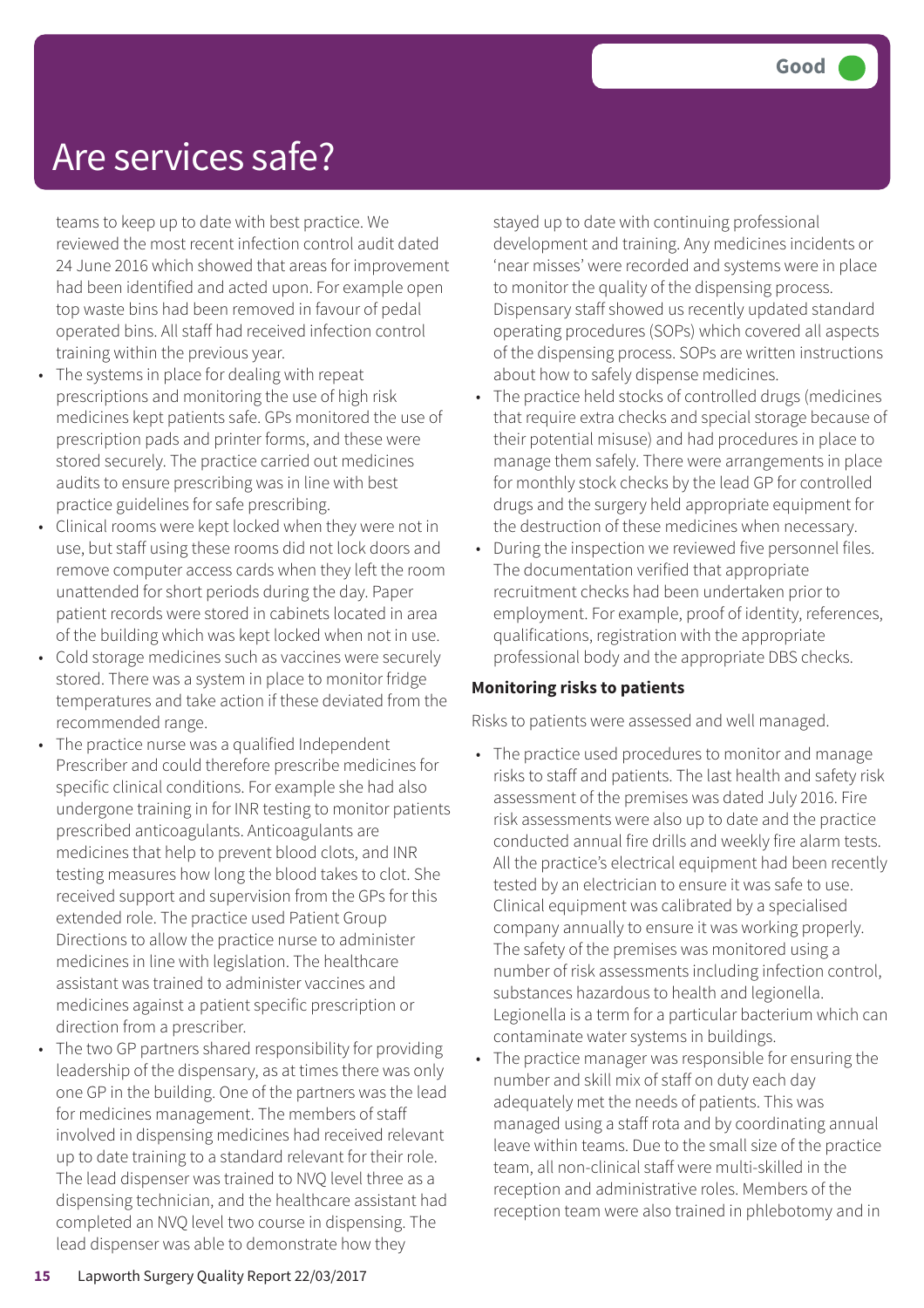### Are services safe?

the dispensary processes which they were permitted to undertake with supervision if required. The practice used the same locum GP to provide cover when either of the GP partners were on leave or off sick.

#### **Arrangements to deal with emergencies and major incidents**

Suitable arrangements were in place to respond to emergencies and major incidents.

- There was a panic alarm button under the reception desk and an instant messaging system on all the practices computers which could be used to alert staff to any emergency.
- All of the practice staff had completed basic life support training, which included instruction in the use of the defibrillator, in the last 12 months. There were also protocols for chest pain to assist staff in assessing the severity of a situation.
- The practice kept two defibrillators on site due to there being a relatively long ambulance service response time to the location. Adults' and children's pads were available. We also saw that there was an oxygen supply with adults' and children's masks, and other emergency equipment. The practice conducted a monthly check of this equipment to ensure all components were working and in date.
- The practice kept a supply of emergency medicines which were stored securely and all staff were aware of their location. All the medicines we checked were in date and stored securely.
- A first aid kit and accident book were available.
- A business continuity plan was stored on the premises and electronically for access off site in the event of a major incident such as a power failure or building damage. This included emergency contact numbers for all staff.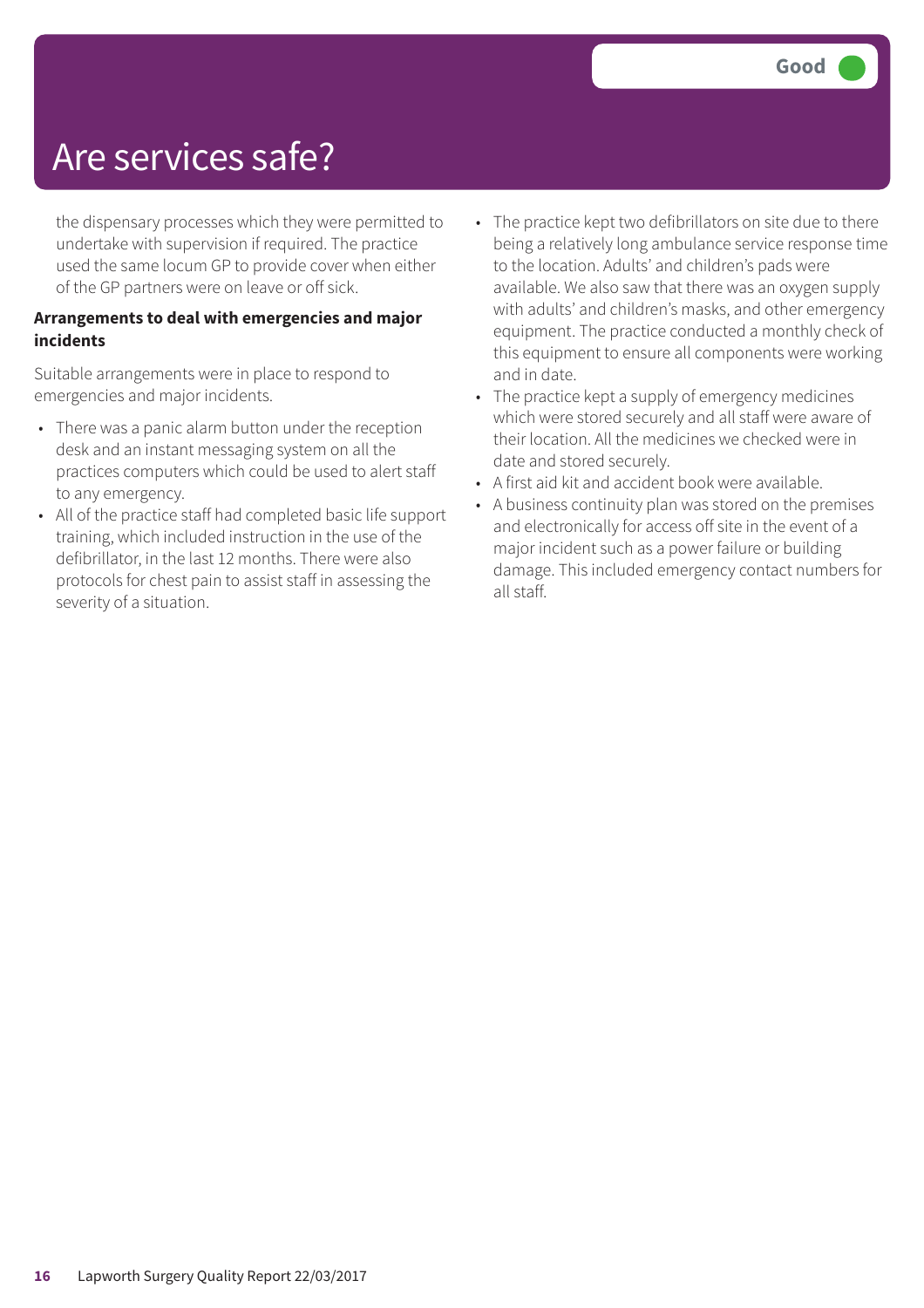# Are services effective?

(for example, treatment is effective)

## **Our findings**

### **Effective needs assessment**

The practice delivered care in line with relevant and current evidence based guidance and standards, including National Institute for Health and Care Excellence (NICE) best practice guidelines. Updates to NICE guidelines were received via email notifications. New guidance was accessible online and via professional literature that clinical staff subscribed to. The practice discussed new guidance and standards at meetings and ensured this was followed using risk assessments and audits.

#### **Management, monitoring and improving outcomes for people**

The practice used the information collected for the Quality and Outcomes Framework (QOF) and performance against national screening programmes to monitor outcomes for patients. QOF is a system intended to improve the quality of general practice and reward good practice. The most recently published results from 2014/15 showed that the practice had achieved 100% of the total number of points available, compared with the Clinical Commissioning Group (CCG) average achievement of 98% and the national average of 95%. We compared this data with the latest published data from 2015/16 and found that it was comparable for some indicators and had improved for others.

We found that exception reporting was significantly higher than the CCG or national averages for heart failure, peripheral arterial disease (PAD), depression, and cardiovascular disease. Exception reporting is the removal of patients from QOF calculations where, for example, the patients are unable to attend a review meeting or certain medicines cannot be prescribed because of side effects.

For example, the practice maintained a register of patients with heart failure for which its diagnosis confirmation rate was 100%. For those patients with left ventricular systolic dysfunction, 57% were treated with the recommended medicines, and 43% had been exception reported. Of those treated with the recommended medicines, 50% were additionally treated with a particular medicine and a further 50% were exception reported. We compared this data with the latest published data from 2015/16 and found that the number treated with the recommended medicines had increased to 71% with 29% exception

reporting. Of those treated with the recommended medicines the quantity additionally treated with a particular medicine had reduced to 40% with 60% exception reported. The practice explained that patients were only excepted for this indicator following clinical discussion, but that the figure may be high due to non-attendance. The practice had found that patients sometimes declined to attend the practice for monitoring of heart failure as they were already receiving treatment through secondary care.

For PAD, 89% of patients' most recent blood pressure reading was within the target range during the past 12 months, with 11% exception reported. This compared with the CCGs average exception reporting of 4% and the national average of 5%. 78% of patients had a record of an anti-platelet being taken in the previous 12 months with 22% exception reported. This compared with the CCG average exception reporting of 8% and the national average of 7%. We compared this data with the latest published data from 2015/16 and found that exception reporting was within a similar range. The GP partners always discussed the rationale for exception reporting patients with PAD, and they told us that they felt that this figure was clinically justified.

Of patients over the age of 18 registered with a new diagnosis of depression in the preceding year, 70% had been reviewed within an acceptable timeframe following diagnosis. The practice's exception reporting for this indicator was 30%, compared with the CCG average of 17% and the national average of 25%. The latest published data from 2015/16 showed that the practice's exception reporting had reduced to 4%, lower than the CCG average of 16% and the national average of 22%.

For cardiovascular disease, 25% of patients with a risk assessment score in the specified range were treated with statins. The practice had exception reported 75%, compared with the CCG average of 35% and the national average of 30%. The latest published data from 2015/16 showed that the practice's exception reporting had reduced to 50%, but was still higher than the CCG average of 36% and the national average of 31%. In respect of several of these indicators the practice explained that due to the small size of its patient list, there may be only a small number of patients meeting the criteria for indicators in particular diseases which could cause some percentage figures to appear inflated.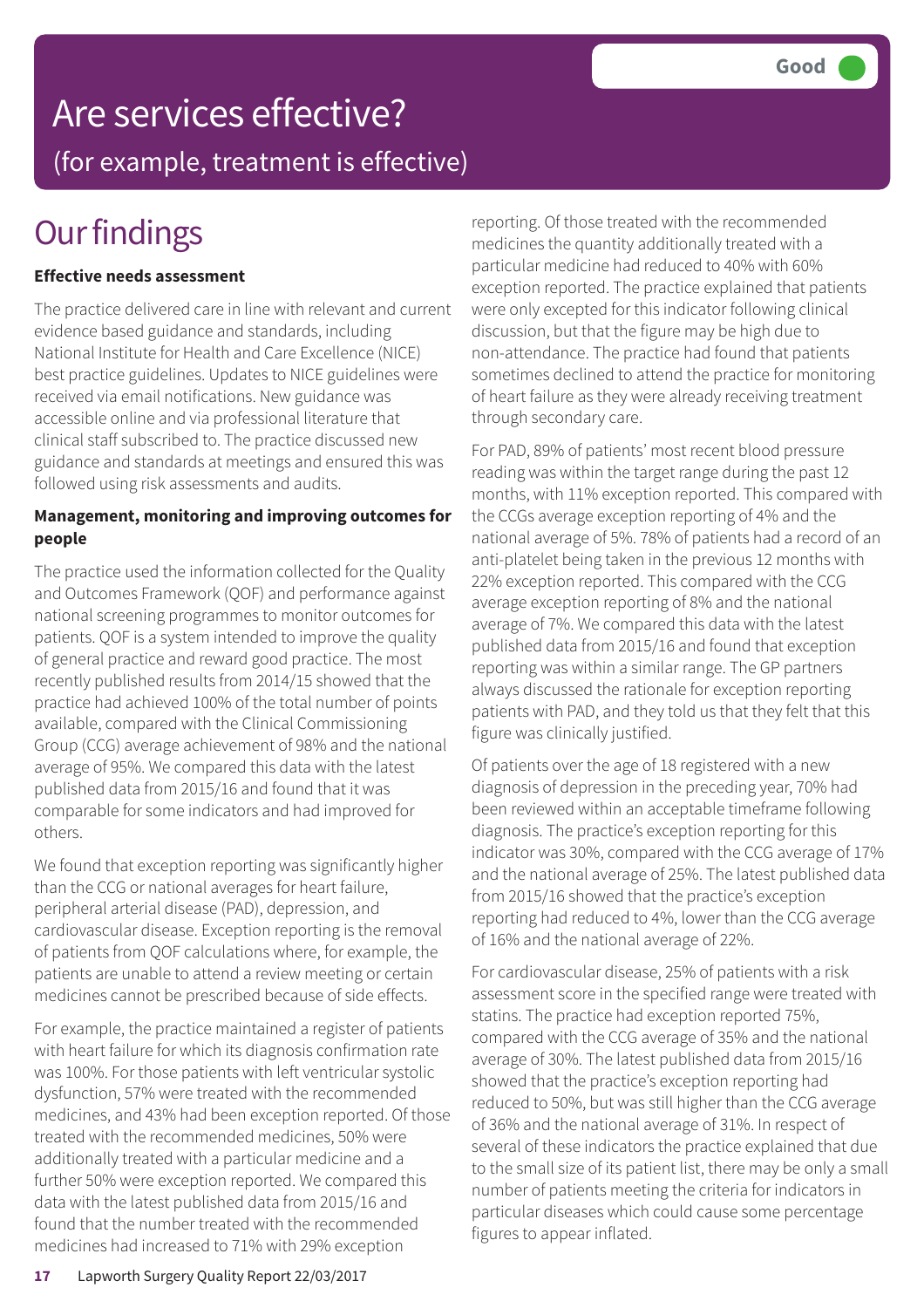# Are services effective?

(for example, treatment is effective)

This practice was not an outlier for any QOF (or other national) clinical targets. Data from 2014/15 showed:

- Performance for diabetes related indicators was similar to or higher than CCG and national averages. For example, 90% of the practices patients with diabetes had a blood glucose level within the target range in the preceding 12 months compared with the CCG average of 82% and the national average of 78%. We compared this data with the latest published data from 2015/16 and found that it was similar. 100% of patients with diabetes had a record of a foot examination in the preceding 12 months compared with the CCG average of 92% and national average of 88%. Exception reporting for this indicator was 7%, similar to the CCG average of 5% and the national average of 8%. Again, data from 2015/16 was within a similar range.
- Performance for mental health related indicators was also similar to or higher than the CCG and national averages. For instance, 100% of patients with a form of psychoses had a comprehensive, agreed care plan documented in the preceding 12 months, compared to the CCG average of 93% and the national average of 88%. The practice's exception reporting for this indicator was 0%, lower than the CCG average of 10% and the national average of 13%. In the same timeframe 100% of the same group had had their alcohol consumption recorded, again higher than the CCG average of 94% and the national average of 90%. Exception reporting for this indicator was 0%, lower than the CCG average of 8% and the national average of 10%. The latest published data from 2015/16 was the same for both of these indicators at 100% with 0% exception reporting.

There was evidence of quality improvement including clinical audit.

- The practice had completed five clinical audits in the last year, two of which were completed audits where the improvements made had been implemented and monitored.
- The practice also participated in local audits, peer review and national benchmarking. For example, the practice's dispensary audit had been shared with the CCG for quality assurance.
- The practice had used audit results to improve patient care. For example, the practice had conducted an audit of patients receiving hormone replacement therapy (HRT) to identify how often this medicine was being

reviewed and what checks were undertaken. The practice recognised that there was no formal evidence based guidance in place regarding monitoring of patients receiving HRT, but was eager to maintain best practice. The practice identified that whilst most patients were being reviewed and having a blood pressure check six monthly, there was a lack of consistency. The practice therefore developed a clinical policy for staff to follow in order to improve the safety of prescribing and monitoring.

### **Effective staffing**

Staff had the skills, knowledge and experience to deliver effective care and treatment.

- The practice used an induction programme to assist all newly appointed staff in meeting the requirements of their role as quickly as possible. This included mandatory training such as fire safety, confidentiality, safeguarding, and infection prevention and control.
- The practice could demonstrate how they ensured mandatory and role-specific training and updates for specific staff members was up to date by using a training matrix to monitor when this was due.
- Members of staff taking samples for the cervical screening programme had received specific training including a competence assessment and this was updated every three years. Failsafe systems were in place to ensure that results were received for all samples taken and any irregular results followed up. The practice encouraged patients to attend for cervical screening by sending a letter from a GP to any who had not responded to screening requests and ensuring a female sample taker was available.
- Staff who administered vaccines had also completed the appropriate training, and could demonstrate how they stayed up to date with changes to the immunisation programmes by accessing online resources. Immunisation uptake was encouraged in children and adults by identifying patients using searches and alerts on the clinical system who had not received the recommended vaccinations and following up with them by letter.
- The learning needs of staff were monitored using annual appraisal meetings and reviews of practice development needs. For example, the practice nurse was training in minor illness clinics and was attending these with a GP to build experience and inform patients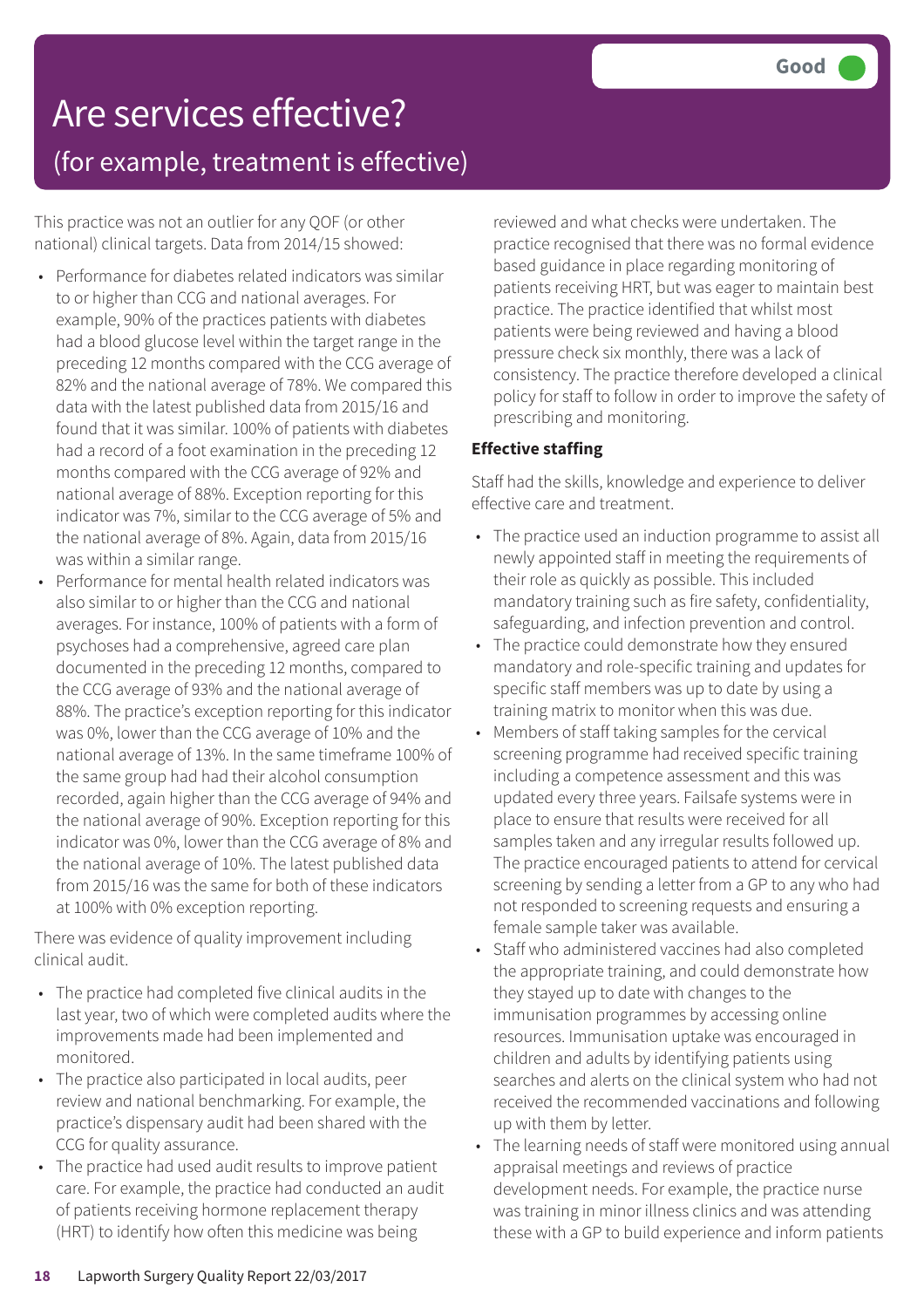### Are services effective?

### (for example, treatment is effective)

of this new role. Staff had access to appropriate training to meet their learning needs and to cover the scope of their work. This included ongoing support for revalidating GPs. All members of staff had received an appraisal within the last 12 months.

### **Coordinating patient care and information sharing**

The information they required to plan and deliver care in a timely and accessible way was accessible to staff through the practice's patient record system. For example, care plans, test results, medical records and risk assessments.

Staff liaised with external health and social care professionals to enable them to better tailor patient care. This included when patients were referred between services and following discharge from hospital. The practice held monthly multidisciplinary team meetings which the district nurses and palliative care team were invited to attend. We saw minutes of these meetings to confirm that this.

The practice also shared relevant information with other services in a timely way, such as when referring patients to other services.

### **Consent to care and treatment**

Patients' consent to care and treatment was obtained by staff where appropriate and this was in line with legislation and guidance. Staff understood the relevant consent and decision-making requirements of legislation and guidance, including the Mental Capacity Act 2005.

- Staff conducted assessments of capacity to consent in line with relevant guidance when providing care and treatment for children and young patients.
- GPs and the practice nurse we spoke with understood the need to consider Gillick competence and Fraser guidelines when providing care and treatment to young patients under 16. The Gillick test is used to help assess whether a child has the maturity to make their own decisions and to understand the implications of those decisions. Fraser guidelines related specifically to contraception and sexual health advice and treatment.
- In cases where a patient's mental capacity to consent to care or treatment was unclear the GP or nurse assessed the patient's capacity and, where appropriate, recorded the outcome of the assessment.

The practice identified patients who may be in need of extra support. For example:

- The practice encouraged health promotion by providing information and referrals to support services.
- Well person health checks were offered every three years to patients over the age of 40, and more frequently for patients with asthma, diabetes, coronary heart disease, blood pressure, dietary and weight problems.
- The nurse team provided a smoking cessation service and advice on weight reduction.

The practice's uptake for the cervical screening programme was 89%, which was comparable to the CCG average of 83% and the national average of 82%. There was a policy to offer written reminders signed by a GP for patients who did not attend for their cervical screening test. The practice encouraged uptake of the screening programme by ensuring a female sample taker was available and that a good variety of appointments were available at times that would suit a range of different patient groups. The practice nurse used failsafe systems to ensure results were received for all samples sent for the cervical screening programme and the practice followed up women who were referred as a result of abnormal results.

The practice also encouraged its patients to attend national screening programmes for bowel and breast cancer screening. Data from the National Cancer Intelligence Network published in March 2015 showed that the practice was in line with averages. For example, 74% of women aged 50 to 70 had been screened for breast cancer within the target period, similar to the CCG average of 75% and the national average of 72%. 68% of patients aged 60 to 69 had been screened for bowel cancer within the target period, compared with the CCG average of 64% and the national average of 58%.

Childhood immunisation rates for the vaccinations given were comparable to CCG and national averages. For example, childhood immunisation rates for the vaccinations given to under two year olds ranged from 82% to 96%, which was comparable to the CCG average of 84% to 99% and five year olds from 91% to 100%, which was comparable to the CCG average of 93% to 98%.

Patients had access to appropriate health assessments and checks. These included health checks for new patients and

#### **Supporting patients to live healthier lives**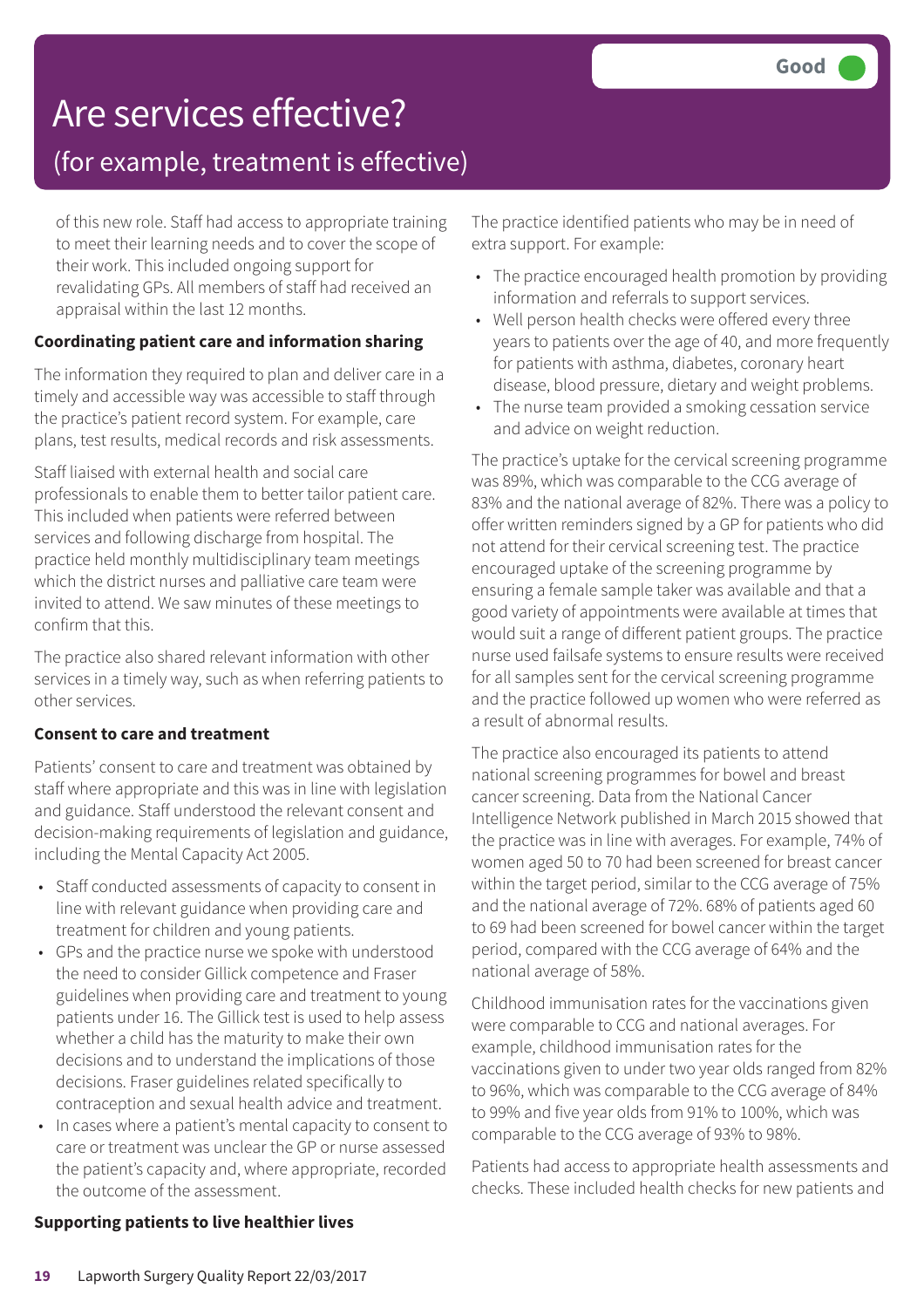### Are services effective? (for example, treatment is effective)

NHS health checks for patients aged 40–74, and enhanced health checks for over 75s. Appropriate follow-ups for the outcomes of health assessments and checks were made, where abnormalities or risk factors were identified.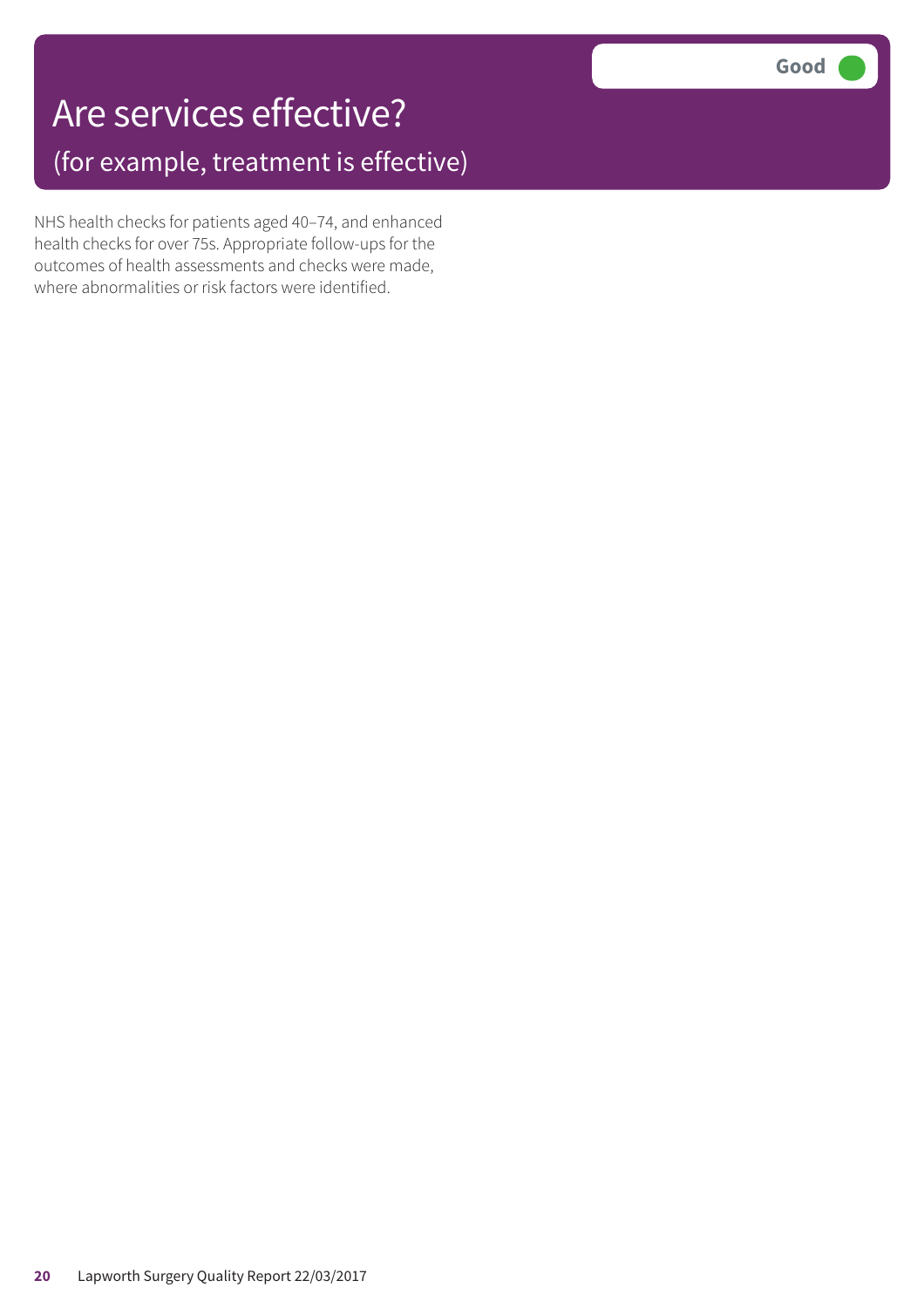# Are services caring?

### **Our findings**

#### **Kindness, dignity, respect and compassion**

During the inspection we saw that staff were friendly and considerate of patients. Everyone was observed to be treated with respect.

- Consulting rooms in the practice were equipped with curtains to protect patients' dignity during treatment or examination.
- Doors to clinical rooms were kept closed during consultations. No conversations were overheard from outside these rooms during the inspection.
- Reception staff told us how they would support patients with different needs and respect their privacy, dignity and diversity. For example by discreetly offering assistance to patients who appeared to struggle with mobility, and providing a private room for patients who appeared distressed.

Patients returned 58 Care Quality Commission comment cards which were all positive about the care and service provided by the practice. Patients said staff were kind and professional, and clinicians always made time when patients needed them. Patients used comment cards to express high levels of satisfaction with the services provided at the practice.

We approached four patients who were attending the practice on the day of the inspection to ask their opinions on the care they received. All four patients answered our questions positively and said they found staff caring and felt they were treated with dignity and respect.

We met with three members of the Patient Participation Group (PPG) as part of the inspection. The members were pro-actively involved with the practice and described a constructive relationship between the two. The PPG had an open dialogue with the practice as well as formal quarterly meetings attended by the practice manager and a GP. The members had found the practice to be caring and compassionate in all situations and respectful of the PPG's contribution to the service.

Results from the National GP Patient Survey published in July 2016 showed patients felt they were treated with compassion, dignity and respect. The practice was above average for its satisfaction scores in all areas. For example:

- 99% of patients said the GP was good at listening to them compared to the clinical commissioning group (CCG) average of 92% and the national average of 89%.
- 100% of patients said the GP gave them enough time compared to the CCG average of 91% and the national average of 87%.
- 100% of patients said they had confidence and trust in the last GP they saw compared to the CCG average of 97% and the national average of 95%.
- 100% of patients said the last GP they spoke to was good at treating them with care and concern compared to the CCG average of 90% and the national average of 85%.
- 99% of patients said the last nurse they spoke to was good at treating them with care and concern compared to the CCG average of 92% and the national average of 91%.
- 100% of patients said they found the receptionists at the practice helpful compared to the CCG average of 89% and the national average of 87%.

The practice results were significantly higher than local and national averages in a number of areas, indicating a high level of patient satisfaction with all areas of the service. The practice also had a high response rate to the GP Patient Survey; 211 survey forms were distributed and 119 were returned. This represented a 56% completion rate and 5% of the practice's patient list. The average national completion rate was 38%. Analysis of the GP Patient Survey results previously published in January 2016 had also placed Lapworth Surgery as the second highest achieving practice in England, and this had been featured in national media. This strong level of patient engagement and satisfaction was corroborated by the high return rate of positive CQC patient comment cards, and the positive comments by patients we spoke with during the inspection. The practice felt their rapport with patients had contributed to their positive feedback. For instance the GPs were on first name terms with many of their patients and took a personalised approach to care. The practice told us that their patients were loyal and had come to expect a high standard of service from the team.

#### **Care planning and involvement in decisions about care and treatment**

Patients we spoke with told us that clinical staff listened to them and gave them enough time in consultations. They were informed about their choices and decision making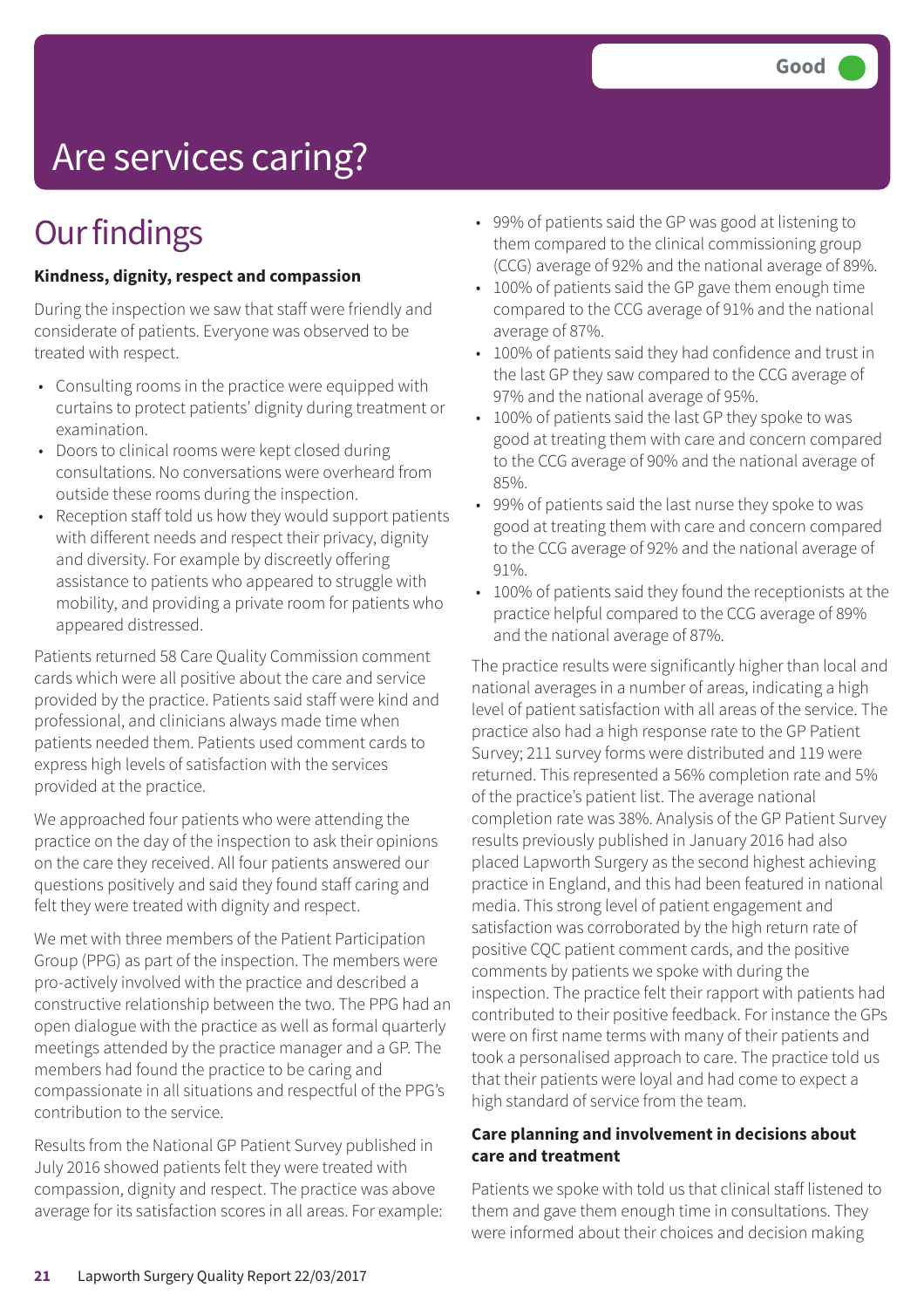### Are services caring?

rights. This meant that patients were able to be involved in their own care and treatment. CQC comment cards we collected on the day of the inspection gave similar feedback, and we also saw that care plans were personalised to patients.

Results from the National GP Patient Survey showed patients responded positively to questions about their involvement in planning and making decisions about their care and treatment. Results were again higher than local and national averages. For example:

- 100% of patients said the last GP they saw was good at explaining tests and treatments compared to the CCG average of 91% and the national average of 86%.
- 98% of patients said the last GP they saw was good at involving them in decisions about their care compared to the CCG average of 86% and the national average of 82%.
- 96% of patients said the last nurse they saw was good at involving them in decisions about their care compared to the CCG average of 87% and the national average of 85%.

The practice facilitated patients involvement in decisions about their care by ensuring the information they needed was available to them in a variety of formats.

• A wide range of information leaflets were available for patients. To protect patients' right to privacy and dignity the practice had collected these into a large ring binder folder. Several copies of the folder were available to ensure these were accessible to a number of patients at the same time. This enabled patients to discreetly look for advice leaflets and information about how to access support. This system also kept the walls of the waiting area uncluttered so any important notices displayed were clearly visible to patients.

- Information was displayed on a television screen in the patient waiting area to raise awareness of various health issues.
- GPs signposted and referred patients to guidance relevant to their conditions. Details of information used were referenced in patient notes.
- Alternative formats were available for patients to suit their needs. For example the practice brochure was available in large print.
- Translation services were available for patients where English was not their first language.

#### **Patient and carer support to cope emotionally with care and treatment**

The information folders in the patient waiting area provided information about support groups. Staff also directed patients to organisations and local groups for support where appropriate.

The practice's computer system alerted GPs if a patient was also a carer. The practice had identified 59 patients as carers (2.3% of the patient list). The practice had a carers' registration form which was available from reception and on the practice website. Written information was displayed in the waiting area to direct carers to the various avenues of support available to them.

Staff told us that if families had suffered bereavement their GP would phone them and arrange to make a home visit or for them to come for an appointment. The GPs offered advice on how to find a support service. Due to the practice area being small and many patients being known to the practice by name, staff often attended funerals personally following a death.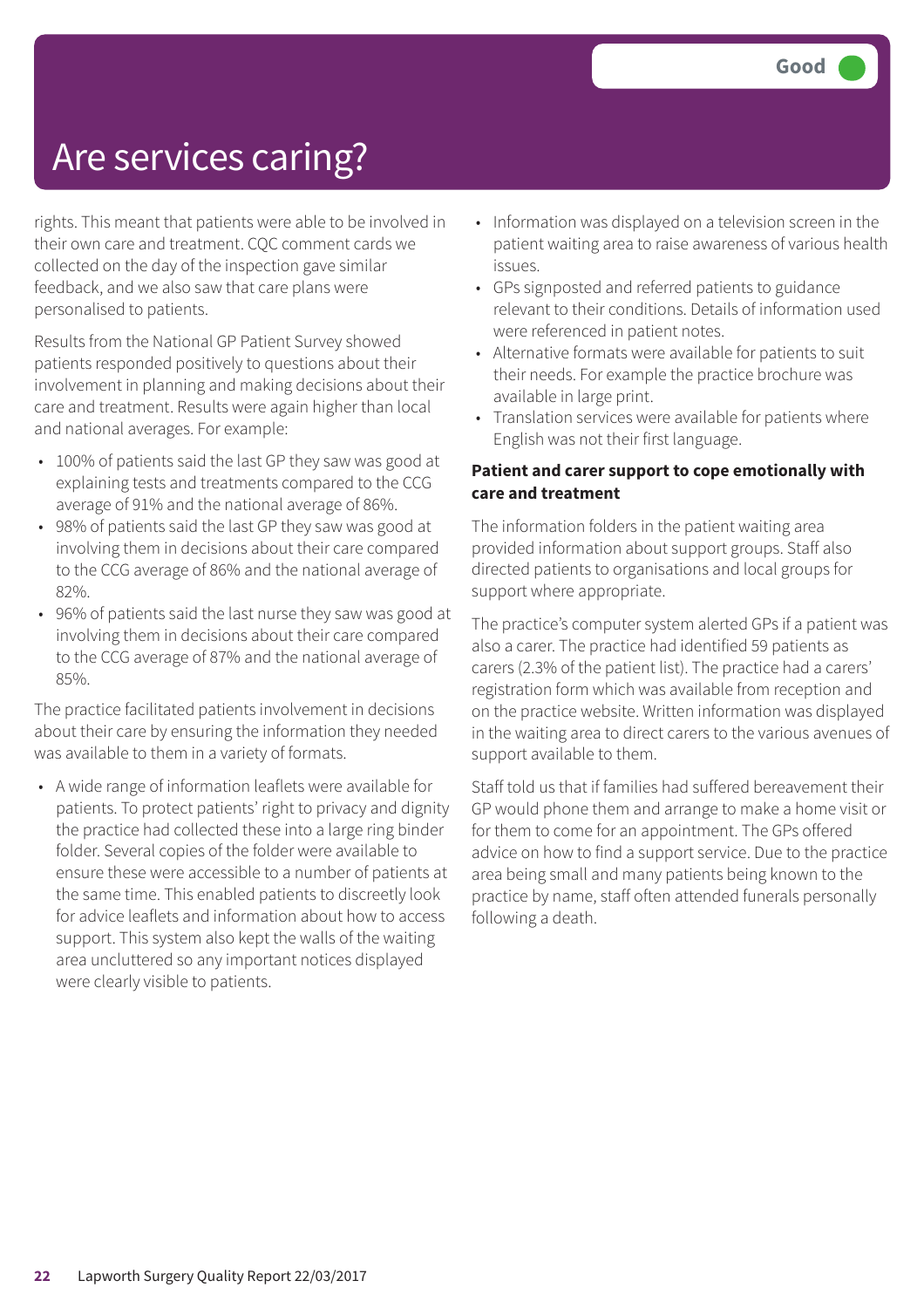# Are services responsive to people's needs?

(for example, to feedback?)

# **Our findings**

### **Responding to and meeting people's needs**

The practice reviewed the needs of its local population and engaged with the NHS England Area Team and Clinical Commissioning Group (CCG) to secure improvements to services where these were identified.

- The practice offered extended hours appointments until 7pm on Monday and Wednesday evenings for patients who could not attend during normal opening hours.
- Patients could access telephone consultations, and these were made available outside usual hours to accommodate working people if requested.
- Home visits were available for older patients and patients who had clinical needs which resulted in difficulty attending the practice.
- Children and patients whose medical problems needed immediate attention could access appointments on the same day.
- GPs made themselves available for home visits to patients nearing the end of life outside of working hours and during the night, as they wanted to offer personalised continuous care to patients in these circumstances.
- The practice offered travel vaccinations available on the NHS as well as those only available privately.
- The premises were equipped with were disabled facilities and a hearing loop. Translation services were available to patients who required them.
- The practice had personalised care plans in place for patients with dementia and mental health concerns. There were no patients with a learning disability on the practice register at the time of the inspection.
- Flexible appointments were available for patients with long term conditions.
- The practice produced a yearly newsletter to help engage patients with news and events and provide them with useful information.
- There were no chemists local to the practice, and the dispensary supplied medicines to 95% of patients. The GPs and other staff personally delivered prescription medicines to housebound patients free of charge. All staff that carried out this role had a DBS check.
- The practice ran clinics for INR testing to monitor their patients prescribed anticoagulants as it recognised the difficulty they may have in accessing hospital care in this

area due to a lack of public transport. Anticoagulants are medicines that help to prevent blood clots, and INR testing measures how long the blood takes to clot. The practice's health care assistant had recently undertaken a course on monitoring patients who have been prescribed an anticoagulant, and the practice was creating a protocol to allow her to safely assist the nurse practitioner with INR testing clinics.

### **Access to the service**

The practice's reception and dispensary were open from 8.30am to 6.30pm on Monday, Wednesday and Friday, and from 8.30am to 4.30pm on Tuesdays and Thursdays. The reception and dispensary were closed daily between 1pm and 2pm. Appointments were available at a variety of times during opening hours. Additional appointments were offered during extended hours until 7pm on Monday and Wednesday.

When the practice was closed between the hours of 8am and 6.30pm, the phone system alerted the duty GP of any urgent calls via a pager. There were further arrangements in place to direct patients to the NHS 111 out-of-hours service between 6.30pm and 8am.

In addition to pre-bookable appointments that could be booked up to four weeks in advance, urgent appointments were also available for people that needed them.

Results from the National GP Patient Survey showed that patients' satisfaction with how they could access care and treatment was significantly higher than local and national averages.

- 95% of patients were satisfied with the practice's opening hours compared to the CCG average of 78% and the national average of 78%.
- 100% of patients said they could get through easily to the practice by phone compared to the CCG average of 78% and the national average of 73%.

Patients we spoke with during the inspection told us that they were able to get appointments when they needed them. They were happy with the timely availability of appointments, and were able to see the GP of their choice.

There was a system to assess whether a home visit was clinically necessary and the urgency of the need for medical attention. The staff member accepting the call asked if the patient was willing to share the reason for the visit to assess the urgency of the need for a visit. If the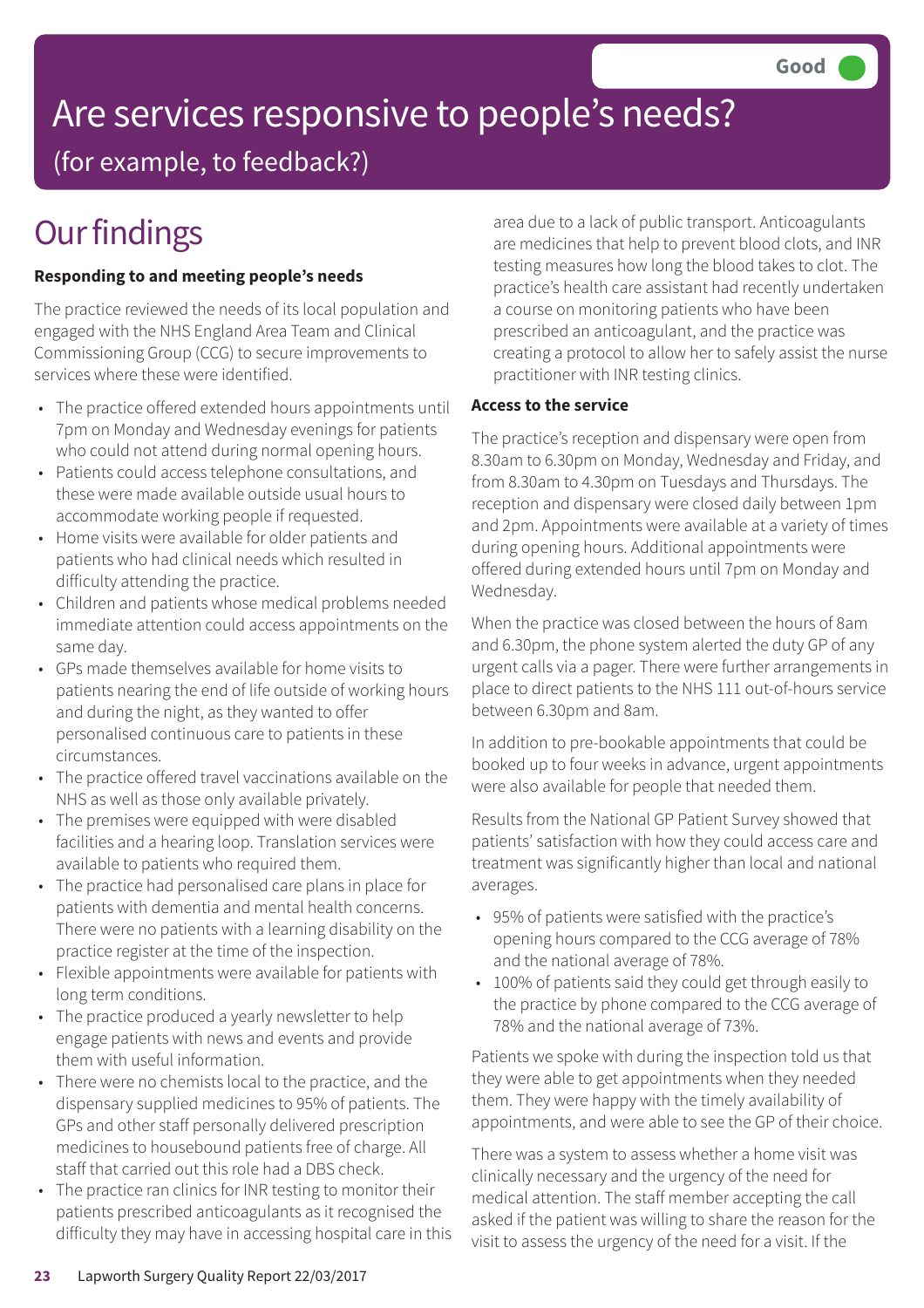# Are services responsive to people's needs?

### (for example, to feedback?)

patient's illness was so urgent that it would be inappropriate to wait for a GP to visit, alternative emergency care arrangements were made. The GPs returned a call to all patients prior to making a home visit in order to prioritise these.

### **Listening and learning from concerns and complaints**

A system was in place for managing complaints and concerns.

- We saw that the practice had a complaints procedure. These met with contractual requirements and national guidance for GPs.
- The practice manager was named as the person responsible for dealing with complaints.

• Information was available to assist patients in understanding the complaints system. For example, the practice website and patient information folders in the waiting area included details of how to make a complaint. Information was also printed in the practice leaflet and copies of the complaints procedure in the form of a leaflet was available for patients to take away.

The practice had not received any complaints in the previous two years. Reception staff told us that patients could raise concerns verbally as well as in writing, and they knew how to record and escalate complaints and concerns to the practice manager.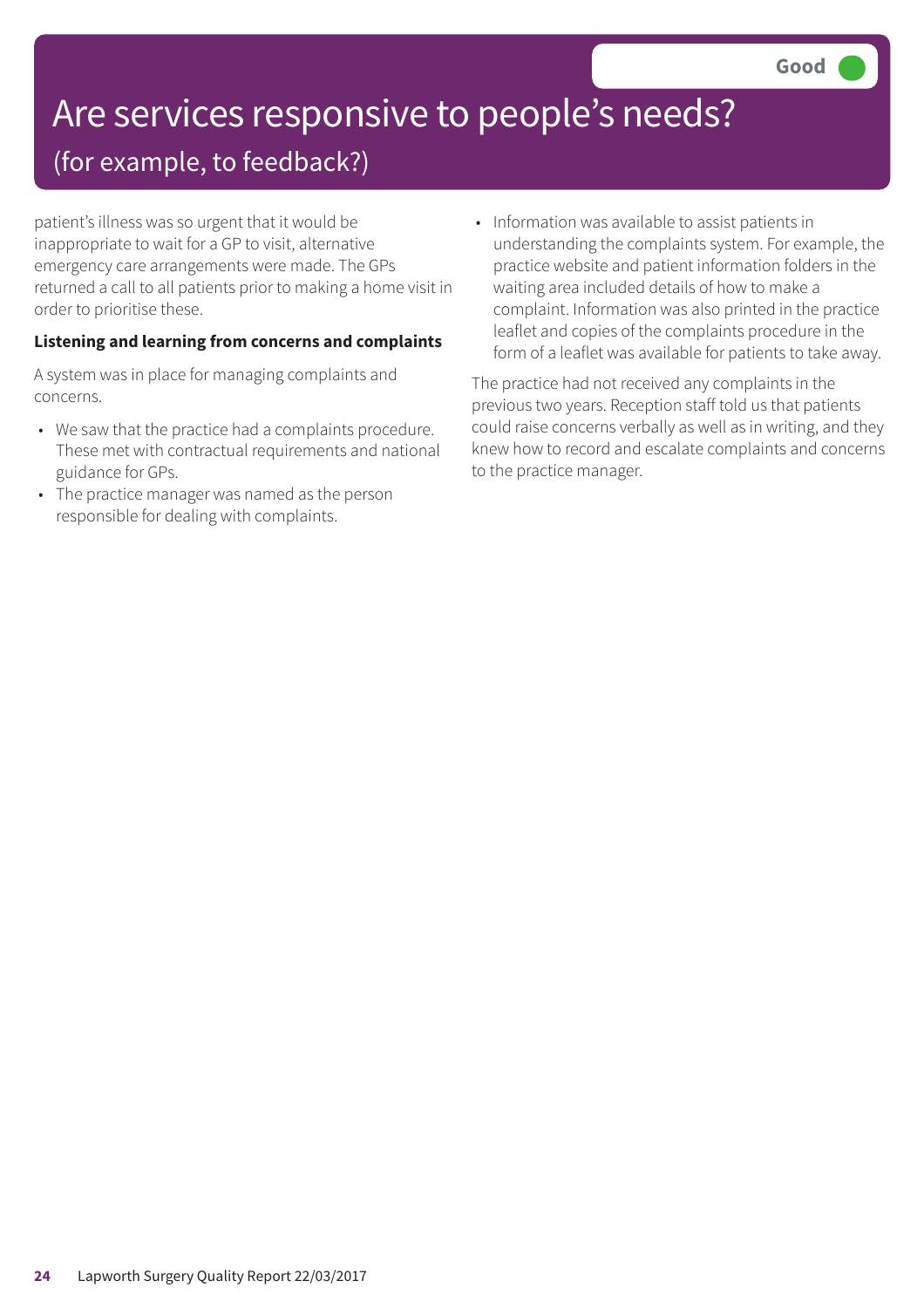### Are services well-led?

(for example, are they well-managed and do senior leaders listen, learn and take appropriate action)

## **Our findings**

### **Vision and strategy**

It was the vision of the practice partners to provide personalised care to each of their patients. There was an ethos of traditional small community care and family values, and staff we spoke with during the inspection showed a clear awareness of these aims. The practice had a strategy to uphold this ethos while meeting the increased demands of new patients and the widening of the role of Primary Medical Services in modern healthcare. For example, the practice hoped to increase the use of nurse prescribing in the following year to allow greater capacity for appointments.

#### **Governance arrangements**

The practice used a governance framework which supported the delivery of its strategy and high quality care.

- The staffing structure was distinct and staff we spoke with were aware of their own roles and responsibilities and who to report to in a variety of situations.
- All staff could access practice specific policies conveniently. These were stored on a shared computer drive, and printed copies were kept in folders behind the reception desk.
- A programme of continuous audit was used to monitor quality and to make improvements.
- The practice was aware of its performance against local and national indicators, clinically and in terms of patient satisfaction.
- Processes were in place to assess and manage risks to staff and patients.

#### **Leadership and culture**

During our inspection the practice's partners demonstrated they had the clinical experience, knowledge and capacity to ensure the practice ran effectively and provided a high quality of care. The GP partners prioritised the prevention of deteriorating health by monitoring patients at risk and encouraging sustainable health lifestyles through proper understanding of their patients. Staff we spoke with told us they found the GP partners and the practice manager easy to communicate with.

Systems were in place to ensure the practice complied with the requirements of the duty of candour. The duty of candour is a set of specific legal requirements that

providers of services must follow when things go wrong with care and treatment. Staff knew how to communicate notifiable safety incidents, and the partners encouraged a caring and friendly culture in support of acting in patients best interests. The practice had systems in place to ensure that when things went wrong with care and treatment patients affected were offered reasonable support, details to assist them in understanding what had happened, and a verbal and written apology.

Staff told us they were well trained and supported by management and that change was managed well in the practice. Staff confirmed that the practice held regular team meetings on a monthly basis. The GPs also had daily meetings to discuss patients and prioritise care according to their level of need.

The practice leadership team endeavoured to inspire an open culture where staff felt able to contribute to improvements and raise concerns. Staff told us they were able to raise issues for discussion during team meetings and felt supported by the rest of the team in doing so. The practice also held occasional staff social evenings such as meals and bowling.

#### **Seeking and acting on feedback from patients, the public and staff**

The practice encouraged and valued feedback from patients, the public and staff. It proactively sought patients' feedback and engaged patients in the delivery of the service.

• The practice had an active Patient Participation Group (PPG) which worked to support improvement and engage with patients. A PPG is a group of patients registered with the practice who worked with the practice team to improve services and the quality of care. For example the PPG contributed information to the local parish magazines and gave talks at schools and the Women's Institute to raise awareness of their role and developments at the practice. The PPG held formal quarterly meetings with the practice which were attended by the practice manager and a GP. The PPG told us they had an open dialogue with the practice between these meetings and they felt valued and respected for the role they played. The practice was